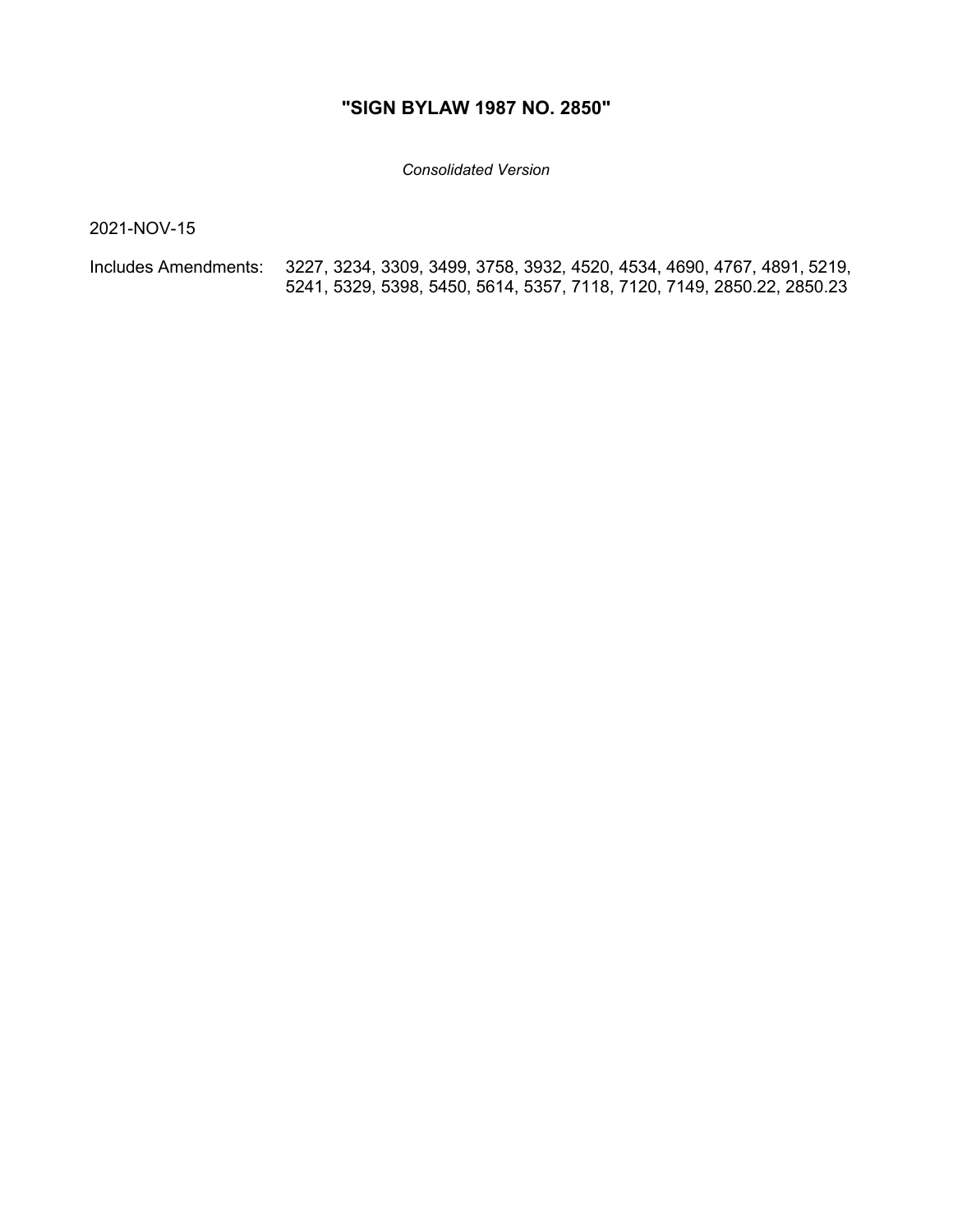### CITY OF NANAIMO

### BYLAW NO. 2850

### A BYLAW TO REGULATE SIGNS

WHEREAS Sections 579 and 967 of the *Municipal Act* and Section 120 of the *Motor Vehicle Act* authorize the Council to regulate signs.

THEREFORE BE IT RESOLVED that the Council of the City of Nanaimo, in open meeting assembled, ENACTS AS FOLLOWS:

#### INTERPRETATION

#### 1. Title

This bylaw may be cited for all purposes as the City of Nanaimo "SIGN BYLAW 1987 NO. 2850".

- 2. Definitions
	- "ANIMATION" means the direction of attention to a sign through the movement of one or more parts or through the impression of movement including colour changes, flashing lights and illumination which exhibits noticeable changes in light intensity, but excludes digital time and/or temperature information, flags, banners or pennants.
	- "ARCHITECTURAL FEATURE" (Bylaw 5450) means a vertical projection of the building façade that extends above the roof line of the building and is an integral part of the building façade and may include an entrance canopy.
	- "AREA OF A SIGN" means the area of the rectangle or square within which the face of a sign can be completely contained, exclusive of any supporting structure or, where a sign has more than one face or the face of the sign is not flat, the rectangle within which the largest area of the face of the sign in profile can be completely contained exclusive of any supporting structure.
	- "AUTOMATED CHANGEABLE COPY SIGN" means a sign on which images and copy can be changed electronically, using Light Emitting Diodes (LED) or similar technology and includes electronic message centres, digital billboards, and commercial electronic variable message signs and like signs. (Bylaw 7120)
	- "AWNING" means a hood or shelter constructed of fabric on a frame which projects from the exterior wall of a building.
	- "AWNING SIGN" means a non-illuminated sign affixed flat to or painted onto the surface of an awning.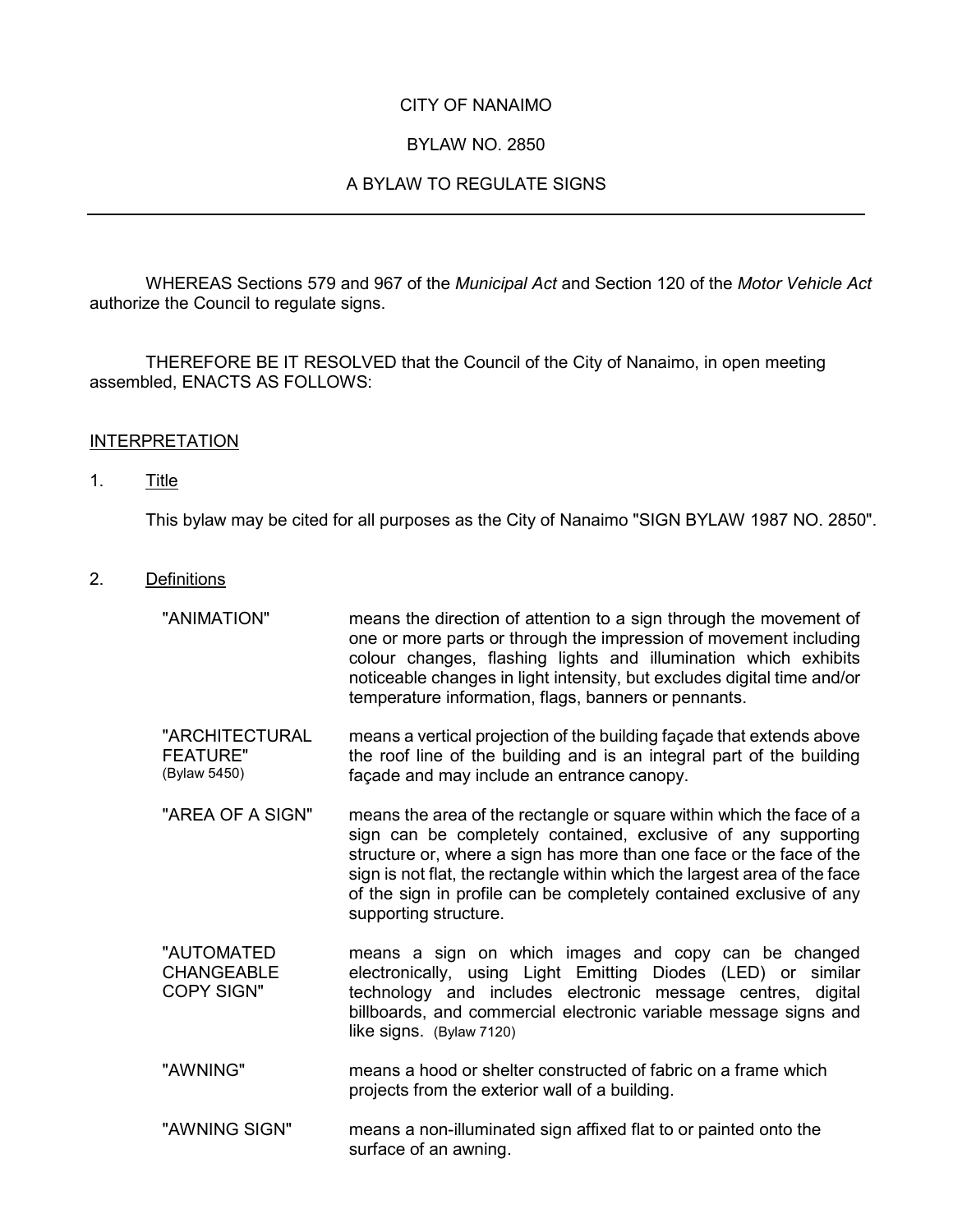| "BACK-LIT SIGN"<br>(Bylaw 5241)            | means a sign illuminated by artificial light source located behind the<br>front face of the sign.                                                                                                                                                                                                          |
|--------------------------------------------|------------------------------------------------------------------------------------------------------------------------------------------------------------------------------------------------------------------------------------------------------------------------------------------------------------|
| "BANNER SIGN"                              | means a sign made up of fabric or other flexible material, of which<br>the attachment to a building or other support structure does not<br>require specialized structural members or alteration to support the<br>sign. (Bylaw 4520)                                                                       |
| "BILLBOARD"                                | means an exterior structure displaying third party advertising<br>material, pasted or otherwise affixed flat to the face of the structure<br>to permit its periodic replacement. (Bylaw 3227)                                                                                                              |
| "BUILDING BYLAW"                           | means the City of Nanaimo "BUILDING BYLAW 1988 NO. 3220" and<br>amendments thereto, and any subsequent bylaws which may be<br>enacted in substitution therefore.                                                                                                                                           |
| "BUILDING<br>INSPECTOR"                    | means the person or persons duly appointed as such from time to<br>time, and includes the Manager of the Building Inspection Division<br>and any person designed by the Manager to act on his behalf.                                                                                                      |
| "BYLAW<br><b>ENFORCEMENT</b><br>OFFICER"   | means a person or persons duly appointed from time to time by<br>resolution of City Council pursuant to Section 29 of the Police Actto<br>enforce regulatory bylaws of the Municipality.                                                                                                                   |
| "CANOPY"                                   | means a non-retractable, solid projection which extends from the<br>wall of a building and includes a structure commonly known as the<br>theatre marquee but does not include normal architectural features<br>such as lintels, sills, mouldings, architraves and pediments.                               |
| "CANOPY,<br><b>FREESTANDING"</b>           | means a non-retractable structure completely enclosed overhead,<br>intended to be used for protection against the weather and<br>supported independently of any other building or structure.                                                                                                               |
| "CANOPY SIGN"                              | means a sign attached to or constructed in or on a face of a canopy<br>but does not include an under-canopy sign.                                                                                                                                                                                          |
| "CLEARANCE"                                | means the shortest vertical distance between the underside of a sign<br>and grade.                                                                                                                                                                                                                         |
| "CONSTRUCTION<br>SITE SIGN"<br>(Bylaw7118) | means a temporary sign made of wood, corroplast or like material<br>erected by an individual or a firm on the premises undergoing<br>construction or a property undergoing subdivision, for which the sign<br>user is advertising or furnishing such items as labour, services,<br>materials or financing. |
| "COPY"                                     | means the wording on a sign surface either in permanent or<br>removable letter form.                                                                                                                                                                                                                       |
| "FACE OF A SIGN"                           | means the entire area of a sign upon which copy could be placed.                                                                                                                                                                                                                                           |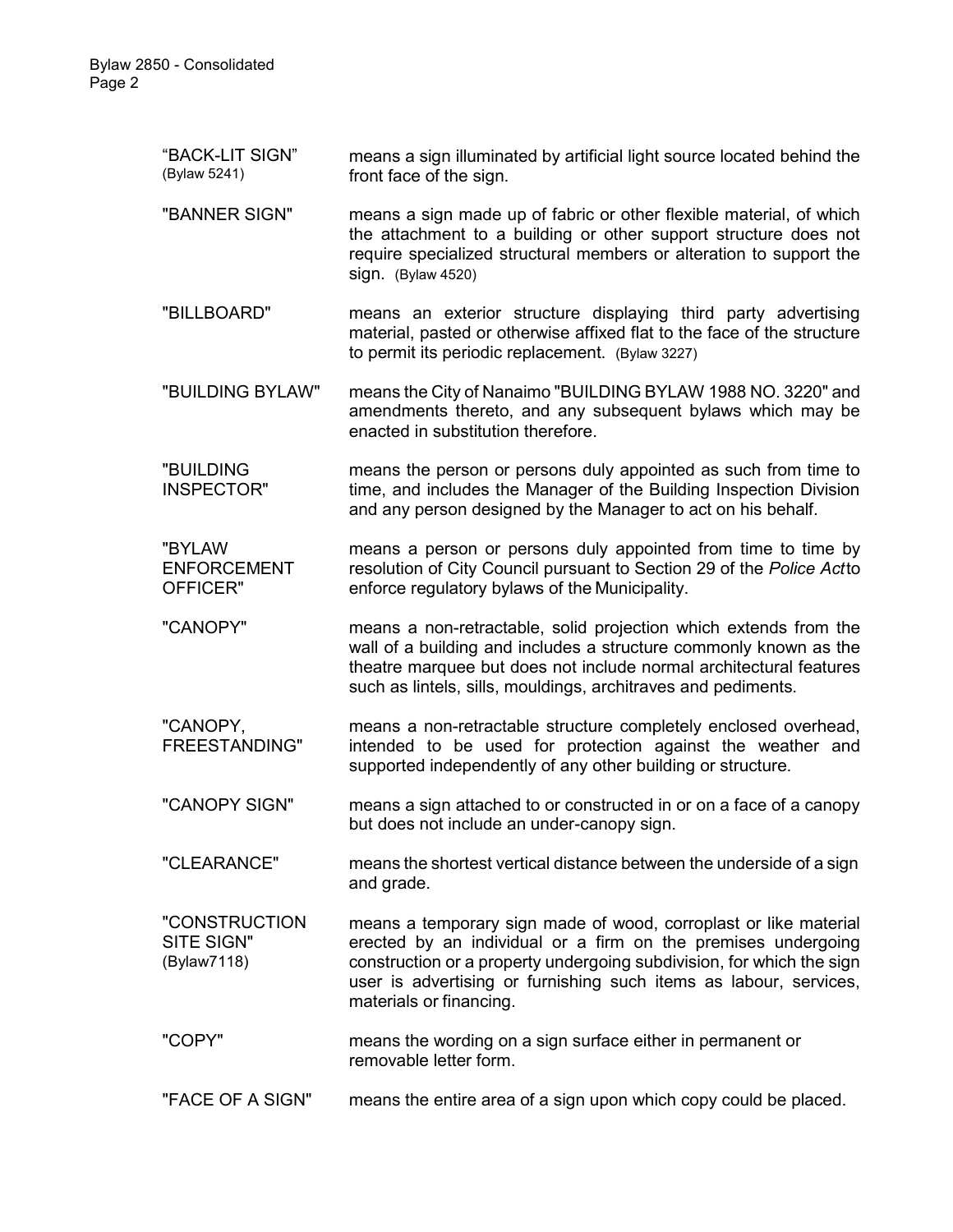| "FACE/FACES"<br>(Bylaw 5241, 5398) | a sign shall be determined to "face" the Nanaimo Parkway when a<br>straight line 200 metres (656.16 feet) or less can be drawn from the<br>sign to any point on the Nanaimo Parkway right-of-way. A sign is not<br>considered to face the Nanaimo Parkway where: |                                                                                                                                                                                                                                                                                                          |  |  |  |
|------------------------------------|------------------------------------------------------------------------------------------------------------------------------------------------------------------------------------------------------------------------------------------------------------------|----------------------------------------------------------------------------------------------------------------------------------------------------------------------------------------------------------------------------------------------------------------------------------------------------------|--|--|--|
|                                    | i)                                                                                                                                                                                                                                                               | the line crosses a public road or highway other than the<br>Nanaimo Parkway                                                                                                                                                                                                                              |  |  |  |
|                                    | ii)                                                                                                                                                                                                                                                              | the line crosses a building to which the sign is affixed, or                                                                                                                                                                                                                                             |  |  |  |
|                                    | iii)                                                                                                                                                                                                                                                             | in the Aulds Road Node, the sign is greater than 30 metres<br>from the Nanaimo Parkway.                                                                                                                                                                                                                  |  |  |  |
| "FACIA SIGN"                       | means a sign attached to and supported by the wall of a building with<br>its face parallel to the building wall which does not project more than<br>0.4m (1.3 ft) from the wall to which it is attached.                                                         |                                                                                                                                                                                                                                                                                                          |  |  |  |
| "FREESTANDING<br>SIGN"             | means a sign, except a billboard, independently supported and<br>visibly separated from a building or other structure and permanently<br>fixed to the ground.                                                                                                    |                                                                                                                                                                                                                                                                                                          |  |  |  |
| "GRADE"                            | means the elevation of the nearest surface of sidewalk or highway,<br>and for a sign completely within private property, grade means the<br>average of the finished ground surface within 3m (10ft) of the sign.                                                 |                                                                                                                                                                                                                                                                                                          |  |  |  |
| "HEIGHT OF THE<br>SIGN"            | means the vertical distance measured from the highest point of the<br>sign to grade.                                                                                                                                                                             |                                                                                                                                                                                                                                                                                                          |  |  |  |
| "HIGHWAY LINE"<br>(or "LOT LINE")  | means the boundary between a highway and a lot, or between two<br>lots.                                                                                                                                                                                          |                                                                                                                                                                                                                                                                                                          |  |  |  |
| "HIGHWAY<br><b>FRONTAGE"</b>       | means the length of the property line of any site parallel to and along<br>each legally accessible highway, excluding a lane or walkway, that<br>it borders.                                                                                                     |                                                                                                                                                                                                                                                                                                          |  |  |  |
| "HOME<br><b>OCCUPATION SIGN"</b>   | means a sign identifying a home occupation as defined in the Zoning<br>Bylaw.                                                                                                                                                                                    |                                                                                                                                                                                                                                                                                                          |  |  |  |
| "IDENTIFICATION<br>SIGN"           | 3309)                                                                                                                                                                                                                                                            | means a sign, other than a Third Party Sign, which contains a "no<br>advertising" message and is limited to the name, logo, address and<br>number of a building, institution or person, and to the activity carried<br>on, or the occupation of the person in the building or institution. (Bylaw        |  |  |  |
| "ILLUMINATION"                     | thereof.                                                                                                                                                                                                                                                         | means a method of giving forth artificial light, either directly from a<br>source of light incorporated in or connected with a sign, or indirectly<br>from an artificial source, so shielded that no direct illumination from<br>it is visible elsewhere than on the sign and in the immediate proximity |  |  |  |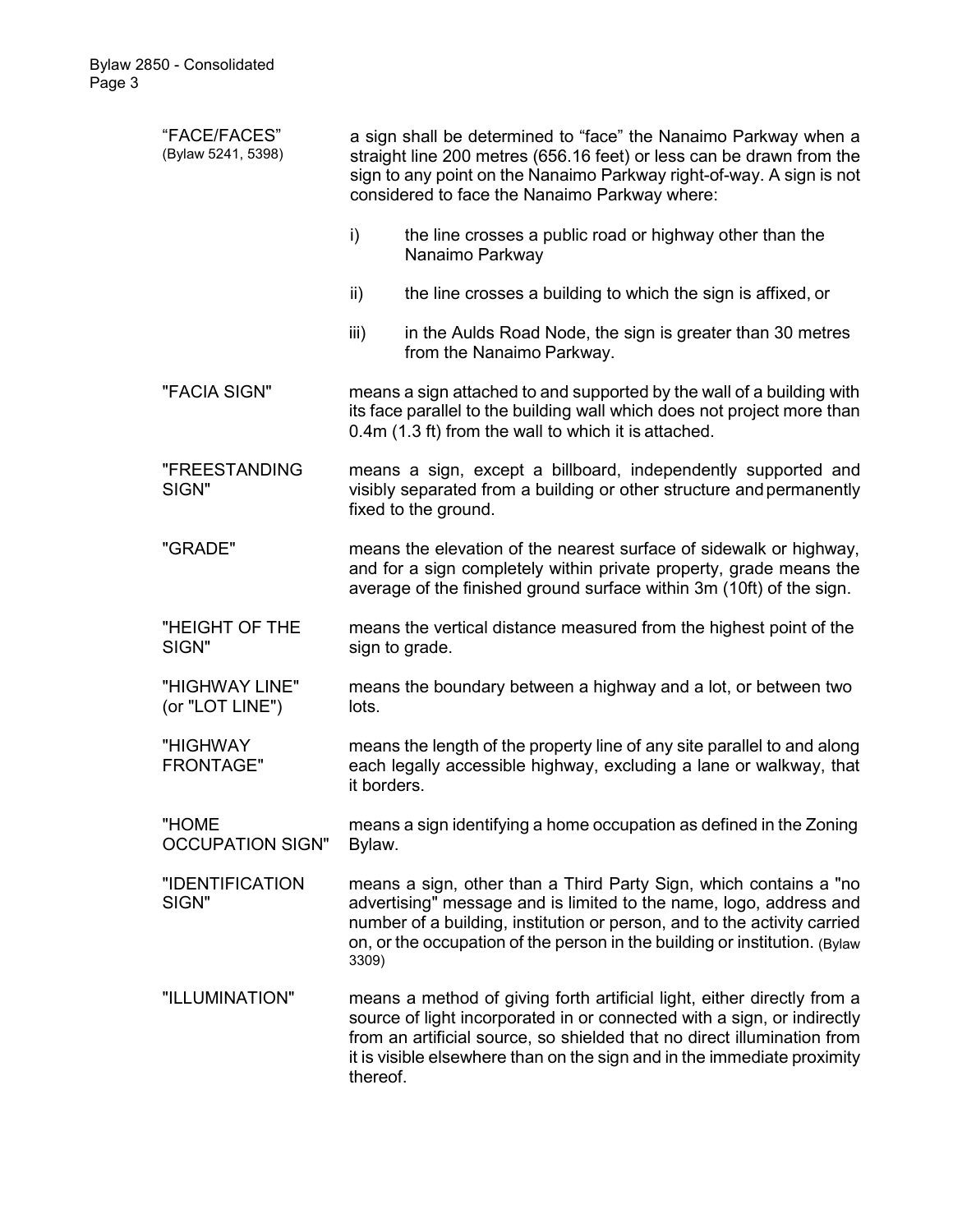| "PAINTED WALL<br>SIGN"                     | means a sign which is painted directly upon any outside surface of<br>a building or other integral part of the building except when painted<br>above a roof line. (Bylaw 3309)                                                                                                                                                                                                                                                                                                                                             |  |
|--------------------------------------------|----------------------------------------------------------------------------------------------------------------------------------------------------------------------------------------------------------------------------------------------------------------------------------------------------------------------------------------------------------------------------------------------------------------------------------------------------------------------------------------------------------------------------|--|
| "PARAPET"<br>(Bylaw 5450)                  | means a wall or sloped overhang located at the edge of a roof which<br>projects above the roof membrane.                                                                                                                                                                                                                                                                                                                                                                                                                   |  |
| "PARCEL LINE"                              | means a boundary line between two parcels or between a parcel and<br>a highway.                                                                                                                                                                                                                                                                                                                                                                                                                                            |  |
| "PARKWAY<br><b>BUFFER"</b><br>(Bylaw 5241) | means all property within 200 metres (656.2 feet) of the Nanaimo<br>Parkway right-of-way or 500 metres (1640.4 feet) of the intersection<br>of the centre-line of the Nanaimo Parkway and the centre-line of the<br>connector roads as shown on Schedule 'F' is identified for the<br>purposes of this bylaw as the "Parkway Buffer".                                                                                                                                                                                      |  |
| "PORTABLE SIGN"                            | means a sign not permanently affixed to the ground, a building or<br>other structure which may be moved from place to place and<br>includes a sandwich board sign.                                                                                                                                                                                                                                                                                                                                                         |  |
| "PROJECTING SIGN"                          | means a sign which projects from the face or wall of a building, but<br>does not include an awning sign, canopy sign or facia sign.                                                                                                                                                                                                                                                                                                                                                                                        |  |
| "PROMOTIONAL<br>SIGN"                      | means a temporary sign made of cloth, cardboard or like material,<br>the purpose of which is to promote sales campaigns for a period not<br>exceeding 30 days.                                                                                                                                                                                                                                                                                                                                                             |  |
| "REAL ESTATE<br>SIGN" (Bylaw 7118)         | means a temporary sign made of wood, corroplast or like material,<br>the purpose of which is to advertise the sale, rental or lease of real<br>property and may include advertising of entities involved in<br>furnishing such items as labour, services, materials, or financing in<br>relation to development of a property.                                                                                                                                                                                             |  |
| "REVOLVING"                                | means revolution or rotation of all or a portion of a sign, but does not<br>include animation.                                                                                                                                                                                                                                                                                                                                                                                                                             |  |
| "ROOF LINE"<br>(Bylaw 5450)                | means the intersection of the plane of the outside face of the exterior<br>wall of the building and the plane of the roof of the building except<br>that in the case of a pitched roof with projecting eaves the roof line<br>shall be at the eaves level, and where the building has a parapet or<br>canopy the roof line shall be the line of the top of the parapet or<br>canopy, where such parapet or canopy is continuous at its full height<br>for a minimum of 50 percent of the length of the building perimeter. |  |
| "ROOF SIGN"<br>(Bylaw 5450)                | means a sign erected upon the roof or on top of the parapet of a<br>building, the entire face of which is situated above the roof line of the<br>building to which it is attached.                                                                                                                                                                                                                                                                                                                                         |  |
| "SANDWICH BOARD<br>SIGN"                   | means non-illuminated signs having an "A" shape which is set upon<br>the ground and has no external support structure.                                                                                                                                                                                                                                                                                                                                                                                                     |  |
| "SIGN"                                     | means any structure, painting or device that identifies, describes,<br>promotes, advertises or directs. (Bylaw 3309, 3758)                                                                                                                                                                                                                                                                                                                                                                                                 |  |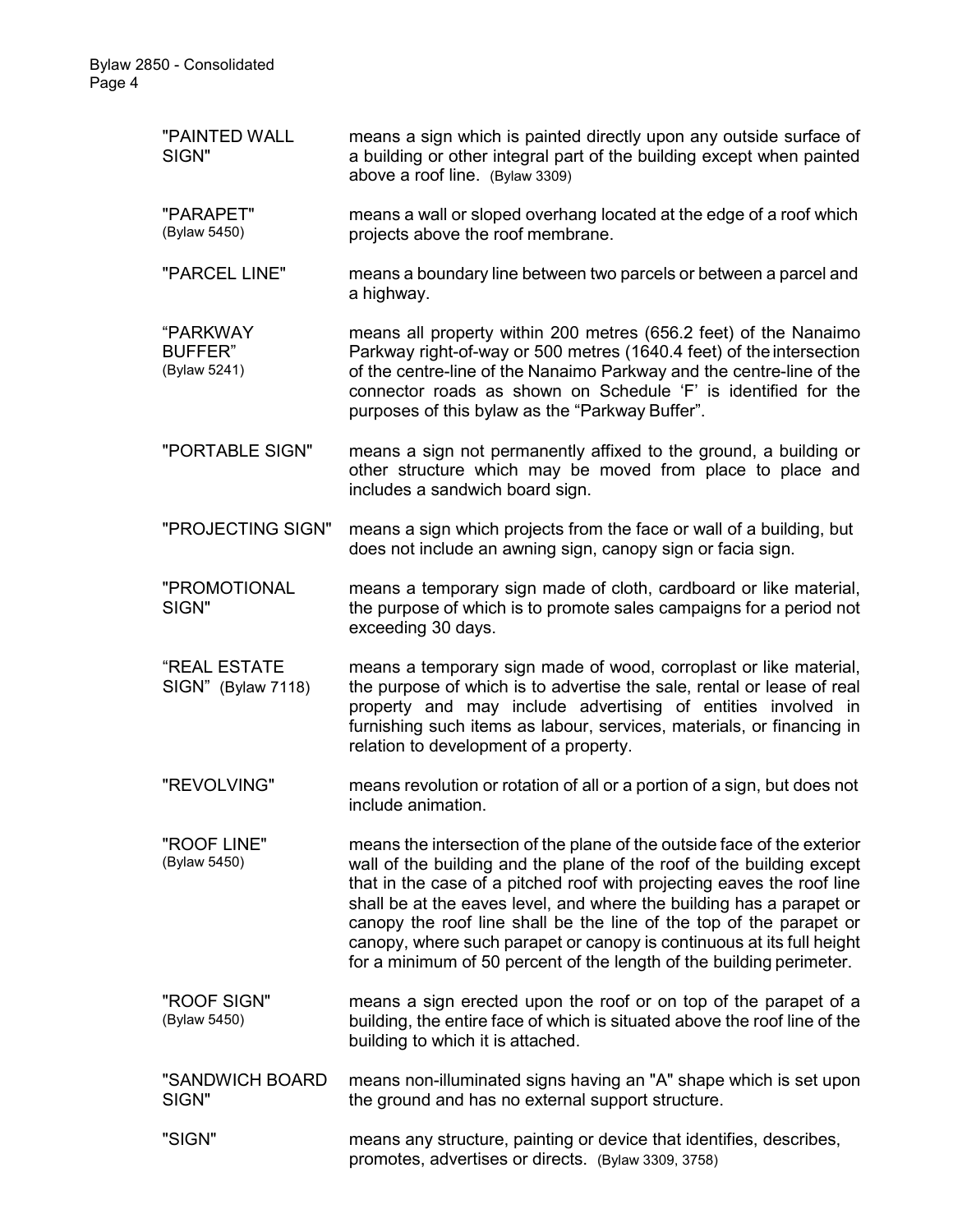"SIGN PERMIT" means permission or authorization required by this Bylaw and issued by the Building Inspector to perform work regulated by this Bylaw.

"SITE" means one or more parcels containing a building or group of buildings, separate from one another or joined by party walls, which are devoted to a common use, for example, but not limited to, a shopping mall or an industrial park.

"SHOPPING CENTRE" means a group of retail stores in one or more buildings designed as an integral unit and having a common parking area.

"TEMPORARY SIGN" means a sign which is not in a permanently installed or affixed position, advertising a product or an activity on a limited basis.

"THIRD PARTY SIGN" means a sign which directs attention to a business, profession, activity, commodity, service or entertainment other than one conducted, sold or offered upon the premises where such sign is located or within the building to which such sign is affixed.

"TRAFFIC CONTROL DEVICE" means a sign, signal, marking or other device placed or erected by the City or Ministry of Transportation and Highways to control pedestrian or vehicular traffic.

"UNDER CANOPY SIGN" means a sign which is suspended beneath and attached to a canopy or awning and includes an under-awning sign.

"WALL SURFACE AREA OF A **BUILDING"** means that portion of any exterior elevation of a building extending from grade to the top of a parapet wall or roof line and the entire width of the building.

- "WINDOW SIGN" means a non-animated sign which is located in or affixed to a window and which does not cover more than 50 percent of the area of the window. (Bylaw 3309)
- "YARD" means a yard required by the Zoning Bylaw for the zone in which the sign is located.

"ZONES" means the area into which the City is divided in accordance with the Zoning Bylaw.

"ZONING BYLAW" (Bylaw 7149) means the City of Nanaimo "ZONING BYLAW 2011 NO. 4500" and amendments thereto and any subsequent bylaws which may be enacted in substitution therefore.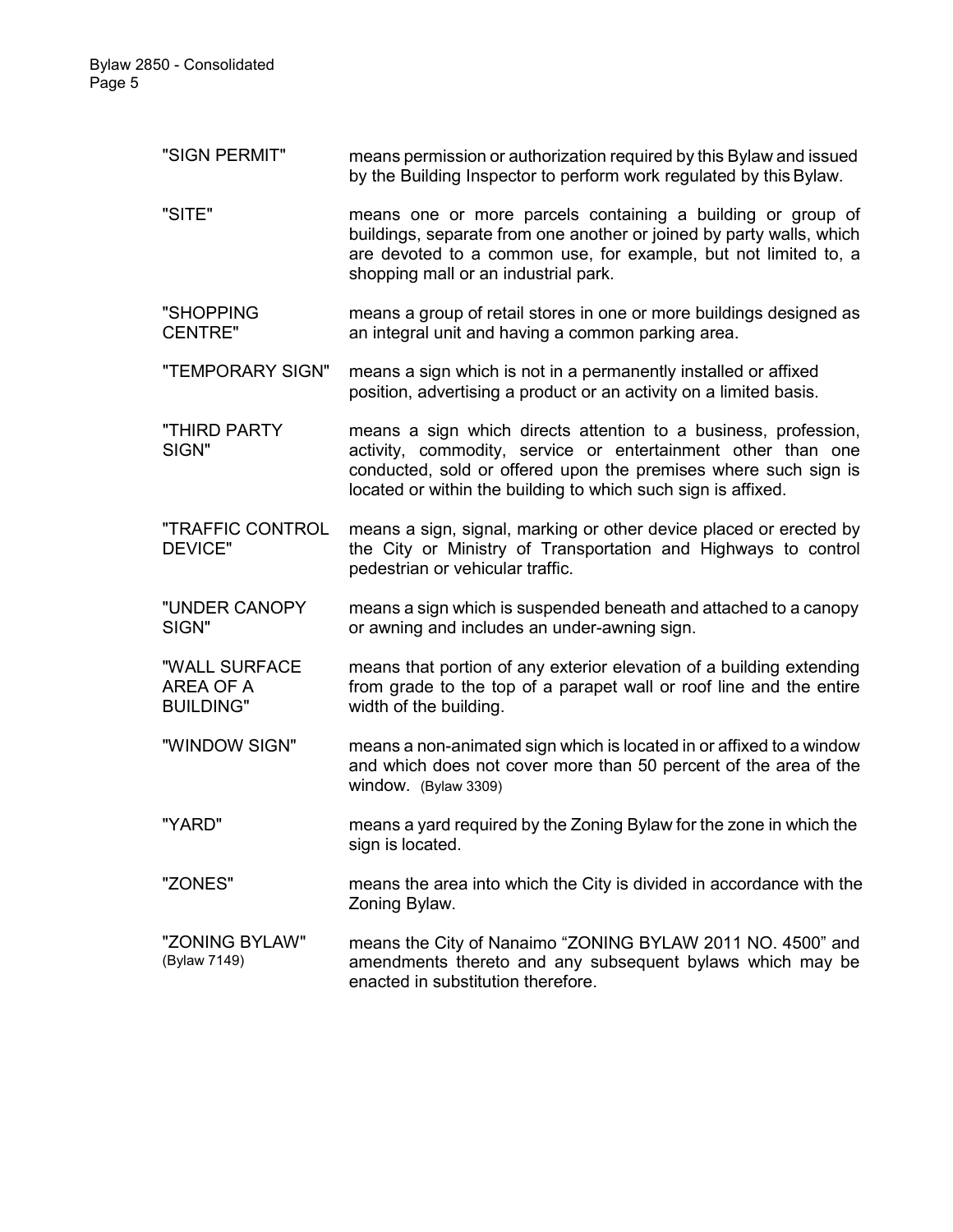[NOTE: For the convenience of persons unfamiliar with S.I. (System International) units of measurement, soft conversions to imperial units have been included in the text of this bylaw. Imperial equivalents follow the metric measurements and are enclosed in brackets. All area measurements expressed in square feet are denoted by the abbreviations  $ft^2$ . In the case of any discrepancies between metric and imperial measurements, the metric measurement shall be taken as correct.]

### 3. General Provisions

Except as otherwise provided for in this Bylaw;

No person shall erect, construct or maintain:

#### Interference with Traffic

(1) a sign that interferes with the movement of vehicular or pedestrian traffic or a traffic control device;

#### Ventilation Devices

(2) a sign that interferes with any ventilation device;

### **Utilities**

- (3) a sign, guy, stay or attachment thereto that is attached to or interferes with any utility wires, poles or supports thereof;
- (4) a sign that obstructs any fire escape, required exit, window, door opening, or any wall opening intended as a means of ingress or egress;
- (5) a sign that is not in a safe condition;
- (6) a sign or portion thereof (including support structures) that extends or projects above the roof line of a building; (Bylaw 5450)
- (7) a sign that interferes with any surface or underground facilities, conduits or lines for water, sewage, gas, electricity, or communications equipment;
- (8) a sign attached to a tree or other living vegetation;
- (9) a sign that interferes with any existing warning or instructional sign;
- (10) a sign contrary to the Building Bylaw and accepted good engineering practice;
- (11) an illuminated sign that does not have CSA approval, the approval of the Provincial Electrical Inspector or incorporates a strobe light;
- (12) a sign that does not have an identification label affixed to it as supplied by the City at the time of permit issuance;
- (13) an illuminated sign that does not have the light source concealed in order to prevent glare;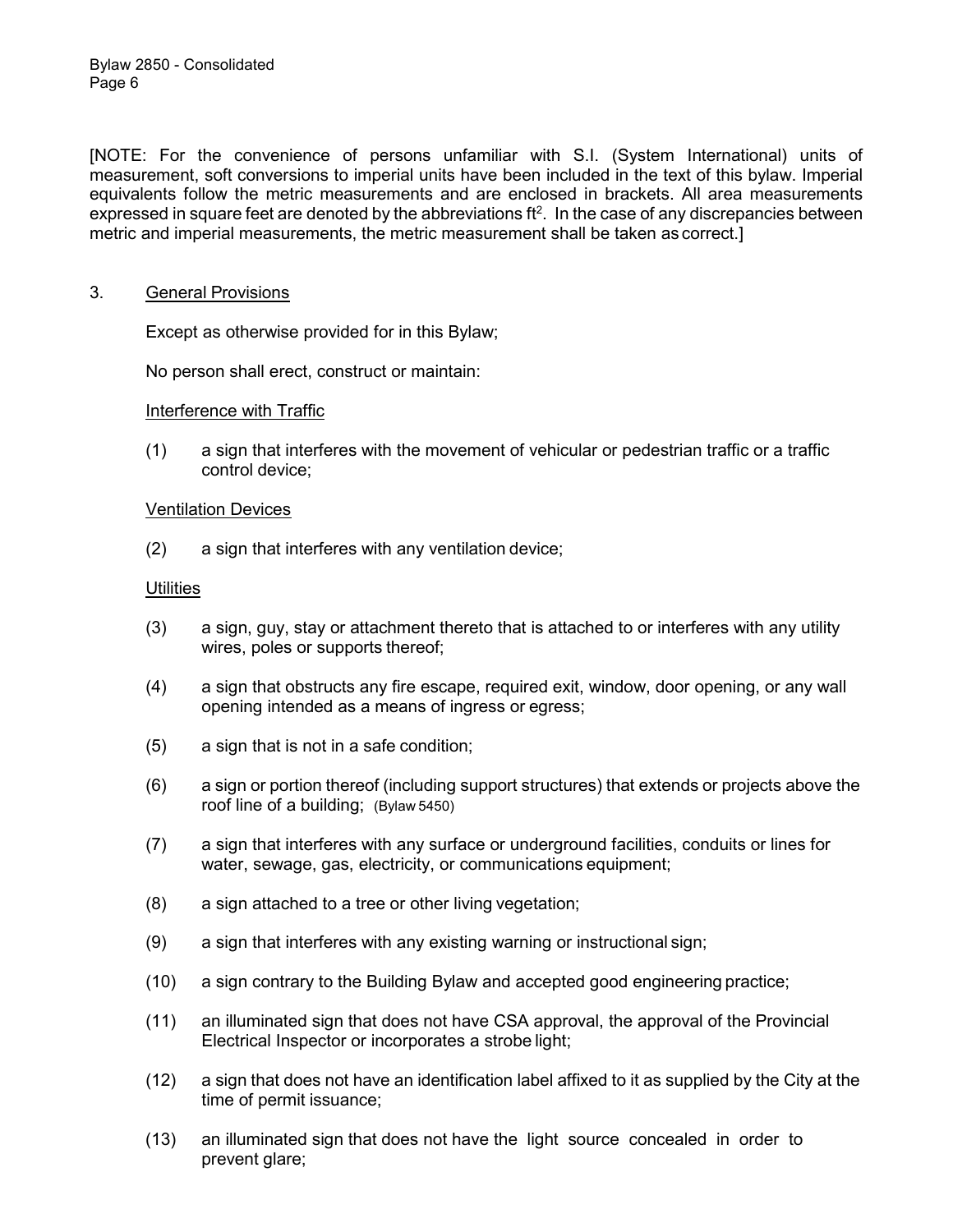- (14) a sign that does not have the maker's name and the weight of the sign permanently attached to or painted on the exterior of the sign, so that it may be readily seen after the sign is erected;
- (15) a sign that does not have the framework and other rigid devices required for the lateral support of the sign integrated in appearance with the sign, provided that guy wires may be used for stabilizing freestanding and/or projecting signs subject to the conditions contained in this Bylaw;
- (16) a sign on, above or in a highway without first applying for and obtaining a "sign encroachment agreement" with the City of Nanaimo;
- (17) a sign located adjacent to a major highway as defined in the Zoning Bylaw unless it is located in accordance with the setbacks contained therein;

a property owner wishing to erect a sign other than in conformance with the required setback as contained in the Zoning Bylaw, may do so only after entering into an agreement with the City of Nanaimo which would guarantee that in the event that the subject sign had to be removed to facilitate work on municipal property, the cost of doing so would be borne solely by the property owner;

- (18) a sign which projects over vehicular traffic areas with a minimum clearance of less than 4.2m (13.7ft);
- (19) a sign which projects over pedestrian areas with a minimum clearance of less than 2.4m (7.8ft);
- (20) a sign or signs the aggregate area of which exceeds 25 percent of the wall surface area of the wall to which the sign or signs are affixed;
- (21) an illuminated sign in a residential (R) and residential multiple (RM) zones;
- (22) a sign which is animated or includes automated changeable copy, other than the portion of a sign used exclusively to display digital time, temperature and/or gas price information (Bylaw 7120);
- (23) a revolving sign other than within the area specified in "Schedule A" of this Bylaw (Bylaw 7120);
- (24) a sign, other than a billboard, which includes a third party advertising message for a business, profession, activity, service, entertainment or commodity for sale not located, offered or carried on within the boundaries of the City of Nanaimo. (Bylaw3227)

#### Parkway Signage (Bylaw 5241)

- (25) A third-party sign within the Parkway Buffer.
- (26) A sign, within the Parkway Buffer, which faces the Nanaimo Parkway.
- (27) A back-lit sign within 30 metres (98.4 feet) of the Nanaimo Parkway on those lands designated Urban Parkway as shown on Schedule 'F'."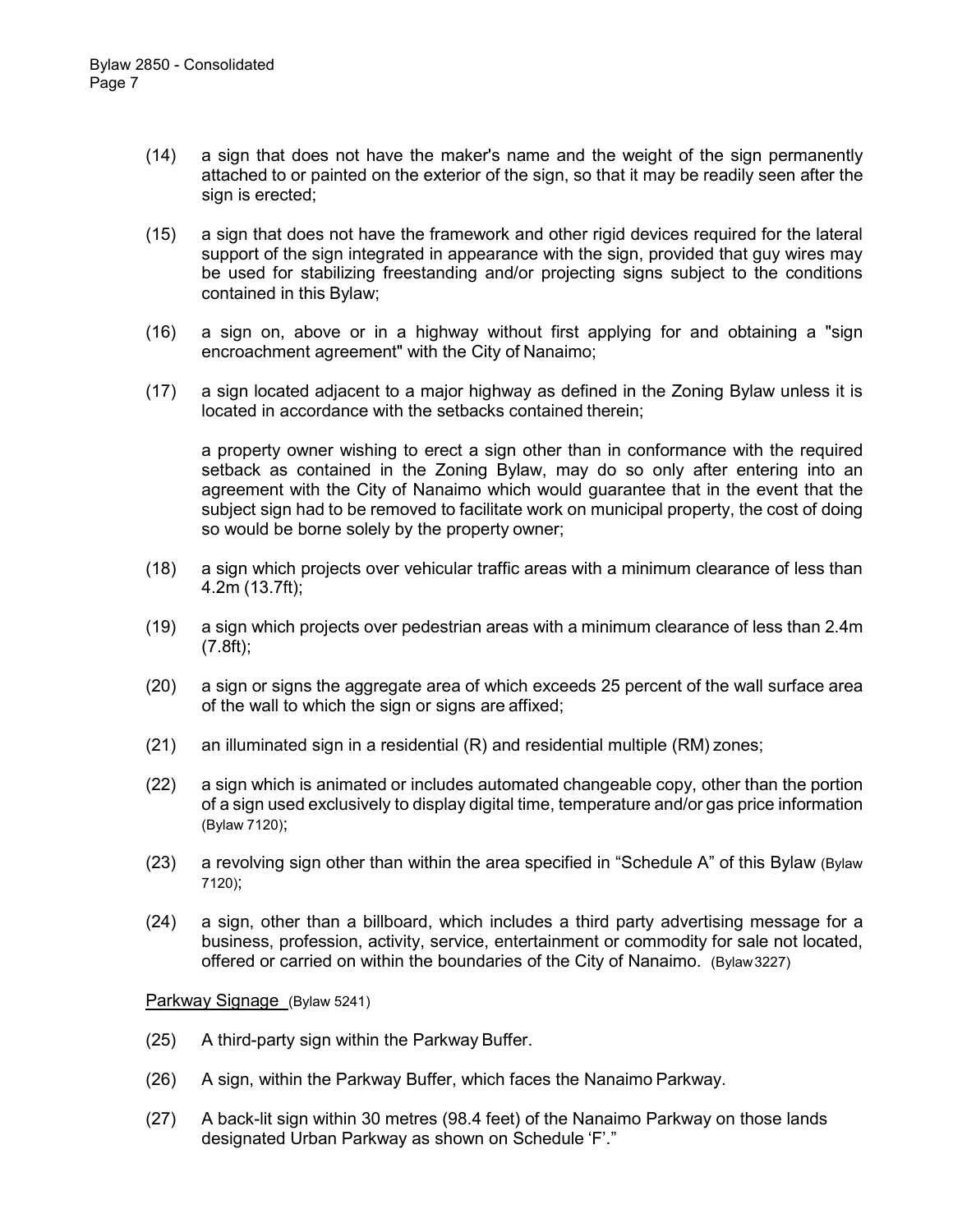#### 5. Permitted Signs

No person shall construct, erect or maintain a sign, except those permitted by this Section or Section 6 and in accordance with the regulations of this Bylaw.

- (1) In cases where the use of the land is lawful non-conforming or permitted by a land use contract, signage is permitted in accordance with the lawful use of the land;
- (2) Awning Signs

Awning signs are permitted as follows:

- (A) Awning signs are permitted in the Corridor Two and Three (COR), Commercial Centre (CC), Downtown (DT), Industrial (I), Community Service (CS), and Waterfront (W) zones. (Bylaw 4767, 5450, 7149)
- (B) The maximum sign area is limited to 25 percent of the wall area to which the awning is affixed.
- (C) Signs suspended from or below an awning are subject to the regulations of undercanopy signs.
- (D) Awnings on which signage is located may project up to 1.5m (5ft) above a building roofline. (Bylaw 3499)
- (E) Where a part of an awning projects above a building roofline, no signage shall be located on that portion of the awning above the roofline. (Bylaw 3499)
- (F) Where an awning projects above a building roofline, no structural support or element shall be attached to or be reliant for support upon any portion of the building above the roofline. (Bylaw 3499)

#### (2.1) Billboards (Bylaw 3227)

Billboard signs are permitted as follows:

- (A) Billboards are permitted only in the downtown areas, as shown on Schedule 'D'. Only one billboard sign per parcel of land shall be allowed. (Bylaw 4767, 7149)
- (B) The maximum area of a billboard shall not exceed  $19m^2 (204.5ft^2)$ .
- (C) No billboard shall be located within a 91.5m (300ft) distance from another.
- (D) No part of a billboard shall be closer to the highway line than the front of the nearest building or a line drawn between building fronts when located between two buildings.
- (E) The maximum height of a freestanding billboard shall be 7m or the height of the roofline of the nearest building whichever is the lesser.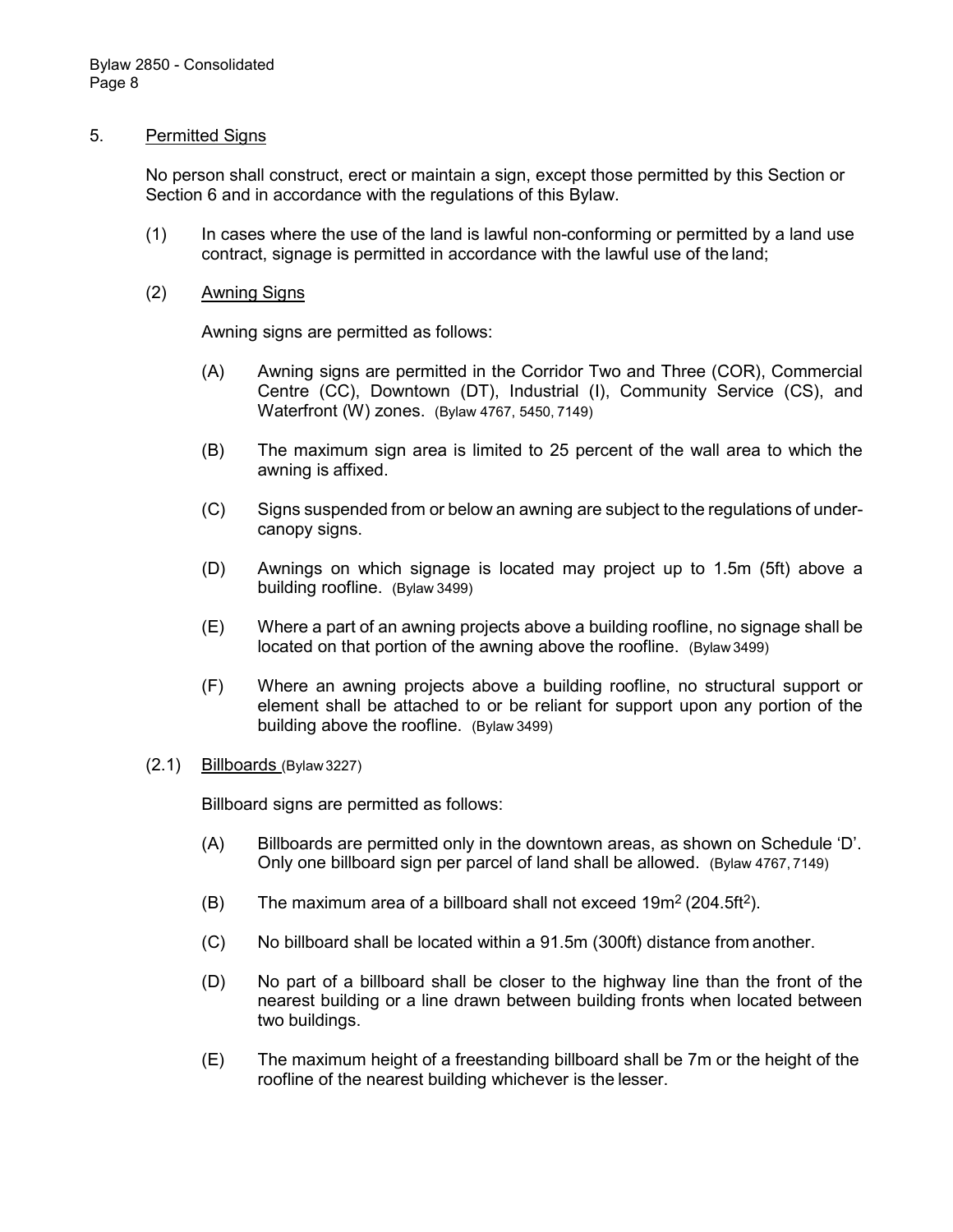### (3) Canopy Signs

Canopy signs are permitted as follows:

- (A) Canopy signs are permitted in the Corridor Two and Three (COR), Commercial Centre (CC), Downtown (DT), Industrial (I), Community Service (CS), and Waterfront (W) zones. (Bylaw 4767, 5450, 7149)
- (B) The maximum canopy sign area shall be  $0.6m^2$  per lineal metre (2ft<sup>2</sup> per lineal foot) of the canopy frontage to which it is affixed or 25 percent of the building face of the same building elevation, whichever is the greater. (Bylaw 4690)
- (C) No canopy sign shall extend or project above the upper edge of a canopy or marquee by more than 0.6m (2ft) and in no case may project above the roof line of a building.
- (D) The length of the canopy sign shall not be greater than the length of the canopy.
- (E) Notwithstanding (B) and (C), freestanding canopies are permitted to have signage on all sides except that no sign shall project above the upper edge or be greater in length than the length of the canopy and the vertical dimension shall not exceed 1.5m (5ft). (Bylaw 3309)
- (4) Facia Signs
	- 5 (4) (A) Facia signs are permitted as follows: (Bylaw 7149)
		- (i) Non-illuminated facia sign only as a home occupation sign and shall not exceed  $0.2m^2$  in area (2.2ft<sup>2</sup>). (Bylaw 4534,4767)
		- (ii) Facia sign only for the purpose of indentifcation of a multiple family dwelling shall not exceed 1.5m $^2$ in area (16.1ft $^2$ ). (Bylaw 4767)
		- (iii) In the Corridor Two and Three (COR), Commercial Centre (CC), Downtown (DT), Industrial (I), Community Service (CS), and Waterfront (W) zones facia signage shall be permitted per business for every wall facing a highway or yard as follows:

One facia sign with a total area of signage not exceeding 25 percent, or two facia signs whose total area of signage does not exceed 20 percent, or where there is more than two facia signs the total area of signage does not exceed 10 percent of the wall surface of the building to which they are affixed. (Bylaw 3234, 4690, 4767, 5450)

(iv) No part of a facia sign shall project beyond a corner of the wall to which it is attached except in the case of a mitred corner which makes up an integral part of the sign.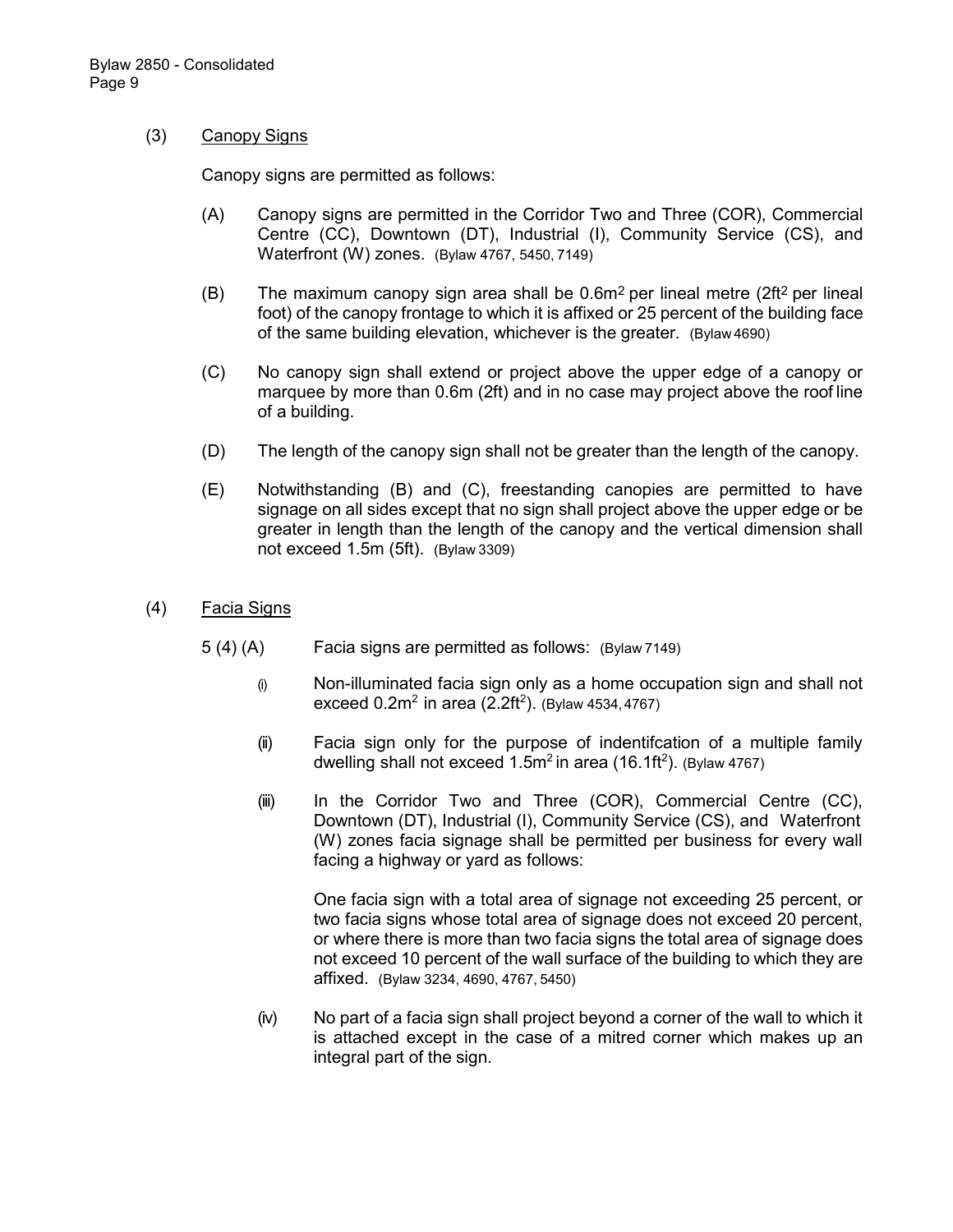- (B) No facia sign located within the Parkway Buffer on those lands designated Rural Parkway (open and wooded), as shown on Schedule 'F' shall be backlit. The sign shall not exceed 5 square metres (53.8 square feet) in area or 15 percent of the wall surface to which it is affixed, whichever is less. (Bylaw 5241, 5398, 5398)
- (C) No facia sign located within the Parkway Buffer on those lands designated Urban Parkway as shown on Schedule 'F' shall be backlit within 30 metres (98.4 feet) of the Nanaimo Parkway. The signs shall not exceed 15 square metres (161.4 square feet) in the area or 15 percent of the wall surface to which it is affixed, whichever is less. (Bylaw 5241, 5398, 5450)
- (D) Facia signage located on an architectural feature on the façade of the building may project a maximum of 1.2 metres (3.94 feet) above the roof line of the building. (Bylaw 5450)

### (5) Freestanding Signs

- 5 (5) (A) Freestanding signs are permitted as follows: (Bylaw 7149)
	- (i) In the COR1, R6, R7, R8, R9, R11 and R15 Zones freestanding signs are permitted only as identification signs and the maximum sign area shall be 1.5 sq. m. (16.1 ft. sq.) and the maximum height shall not exceed 2.0 m (6.5 ft.) (Bylaw 4767)
	- (ii) In the Agriculture Rural Residential (AR) and R12 (MOBILE HOME PARK) Zone, the maximum area shall be 3.0 square metres (32.3 square feet) and the maximum height shall be 4 metres. (13.1 feet). (Bylaw 4767, 5219, 5450)
	- (iii) (a) In the Corridor Two and Three (COR), Commercial Centre (CC), Downtown (DT), Industrial (I), Waterfront (W) and Community Service (CS) zones, the maximum sign area shall be 10 sq. metres inclusive of the area of any promotional and gas price signs permitted in subsections 6(12) and 6(13), (107.6 square feet) and the maximum height 9.0 metres (29.5 feet). (Bylaw 4767, 5219, 5450)
		- (b) Notwithstanding (iii)(a), freestanding signs for shopping centres having a gross floor area exceeding 2,000 square metres (21,500 square feet) are permitted to a maximum height of 13.7 metres (45 feet) and an area not to exceed 0.1 square metres (1.1 square feet) of sign area for each 0.3 metres of highway frontage to a maximum of 30 square metres (323 square feet).
- (B) (i) Not more than one freestanding sign shall be permitted adjacent to each highway frontage of a site, and in no case shall more than three freestanding signs be permitted per site or shopping centre. Each sign shall be located adjacent to the allowing highway frontage.
	- (ii) Where two or more signs are permitted on a site, such signs must be separated by a distance of not less than 10m.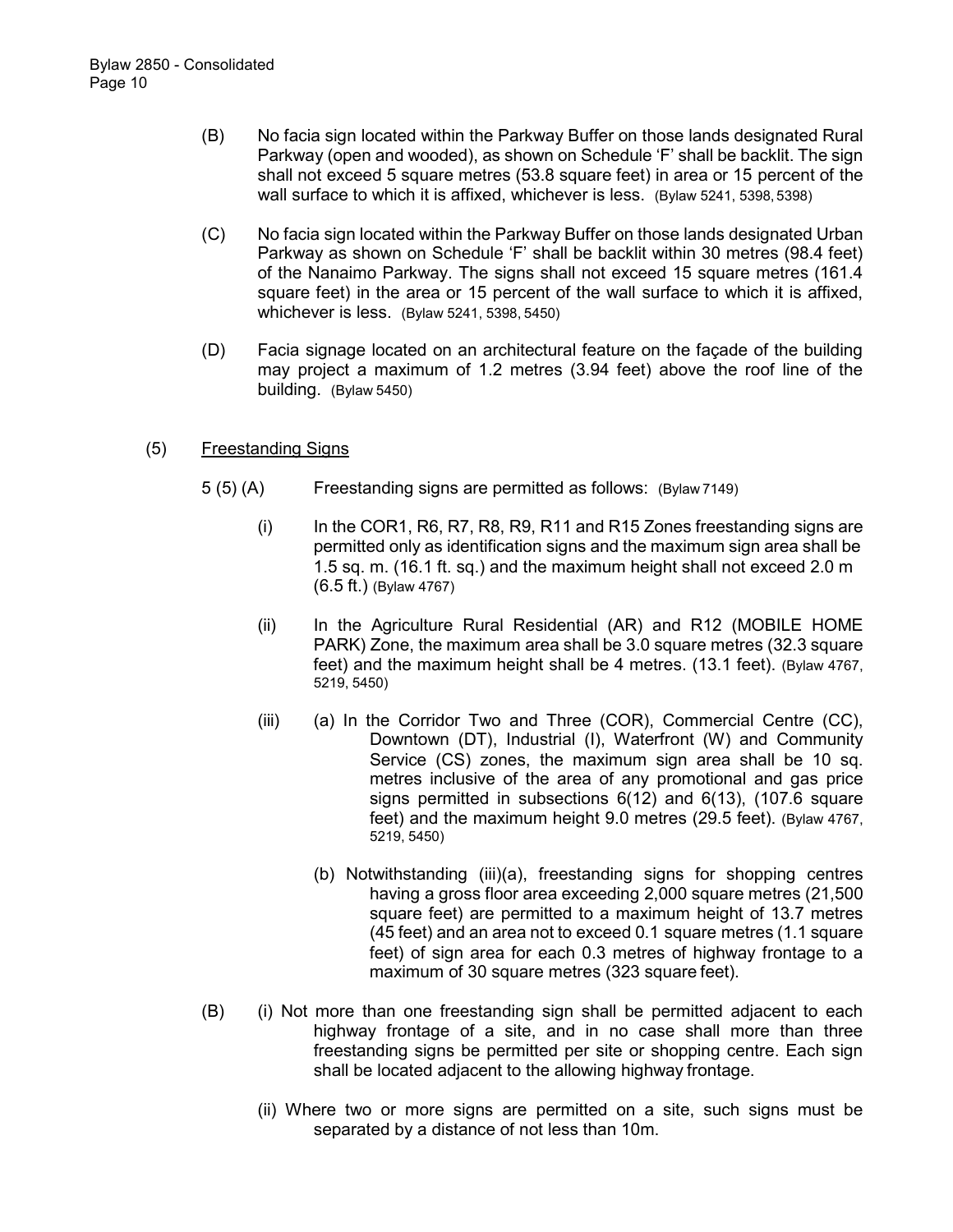- (C) A freestanding sign may be located in a required yard but no part of the sign shall extend over any parcel line and shall not be in conflict with the regulations ofthe Zoning Bylaw related to visibility at intersections.
- (D) Except where nose guys are necessary for safety, guy wires shall not be used for a freestanding sign.
- (E) Free-standing signs are not permitted within the Parkway Buffer on those lands designated Rural Parkway as shown on Schedule 'F'. (Bylaw 5241)
- (F) Free-standing signs are not permitted within 100 metres (328 feet) of the Nanaimo Parkway on those lands designated Urban Parkway as shown on Schedule 'F'. Those free-standing signs outside of 100 metres (328 feet) shall not face the Nanaimo Parkway." (Bylaw 5241)

### (6) Painted Wall Signs

Painted wall signs are permitted as follows:

- (A) Painted wall signs are permitted in the Corridor Two and Three (COR), Commercial Centre (CC), Downtown (DT), Industrial (I), Community Service (CS), and Waterfront (W) zones. (Bylaw 4767, 5450, 7149)
- (B) One painted wall sign shall be permitted per business for every wall facing a highway or yard. For each wall the maximum area permitted for painted signs shall not exceed 25 percent of the wall surface upon which the sign or signs have been painted. (Bylaw 3309)
- (7) Portable Signs (Bylaw 5614)
	- (A) Portable signs shall be permitted in all zones except Residential and Mobile Home Park zones. (Bylaw 7149)
	- (B) Portable signs are permitted subject to the following:
		- (i) Only new businesses are eligible for a portable sign permit. For the purposes of this section, a new business shall be defined as a business that has had a business license with the City of Nanaimo for 90 days less.
		- (ii) Only one portable sign shall be permitted per new business and must be located entirely on the property to which it pertains.
		- (iii) No permit shall be issued for a period exceeding 30 days in duration and in no case shall the date of expiry of the permit exceed the date 120 days from the issuance of the new business's business license.
		- (iv) No portable sign shall be illuminated or electrified.
		- (v) The sign shall not exceed  $3m^2(32 ft^2)$  in area per side.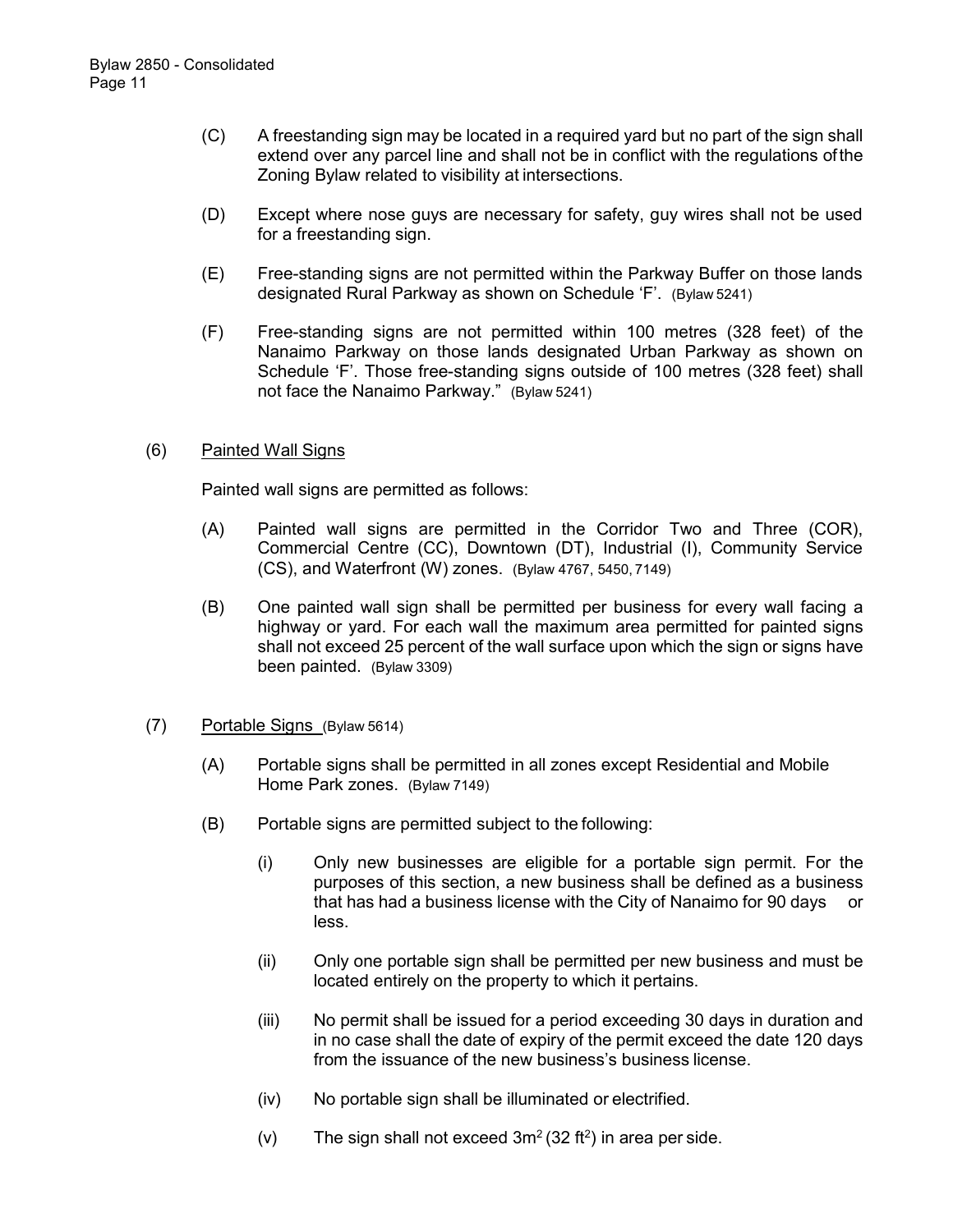- (vi) When installed on a site, the maximum height of a portable sign measured from grade shall not exceed 2.5 m (8.2 ft.)
- (vii) Portable signs are subject to bonding requirements as contained in the City of Nanaimo "BUILDING BYLAW 1988 NO. 3220" and amendments thereto.

### (8) Projecting Signs

Projecting signs are permitted as follows:

- (A) Projecting signs are permitted in the Corridor Two and Three (COR), Commercial Centre (CC), Downtown (DT), Industrial (I), Community Service (CS), and Waterfront (W) zones. (Bylaw 4767, 5450, 7149)
- (B) One projecting sign shall be permitted for each business within a building.
- (C) The maximum area of a projecting sign shall not exceed  $6m^2$  (64.6ft<sup>2</sup>).
- (D) A sign and support structure may project 0.3m from the building face for each metre (1ft for every 3.3ft) that the sign is located from the nearest edge or corner of the business premises to a maximum of 2m (6.5ft) from the building face.
- (E) A sign shall not project closer than 0.6m (2ft) to the curbline of a highway.
- *(F) Deleted by Bylaw 5450.*
- (G) Guy wires are permitted to be installed only when solid cantilever support is not possible to provide wind bracing. The number of guy wires shall not exceed two per face of the sign or four in total.

### (9) Under Canopy Signs

Under canopy signs are permitted as follows:

- (A) Under canopy signs are permitted in the Corridor Two and Three (COR), Commercial Centre (CC), Downtown (DT), Industrial (I), Community Service (CS), and Waterfront (W) zones. (Bylaw 4767, 5450, 7149)
- (B) The maximum vertical dimension of an under canopy sign shall be 0.3m.
- (C) No under canopy sign shall exceed the width of the canopy under which the sign is affixed.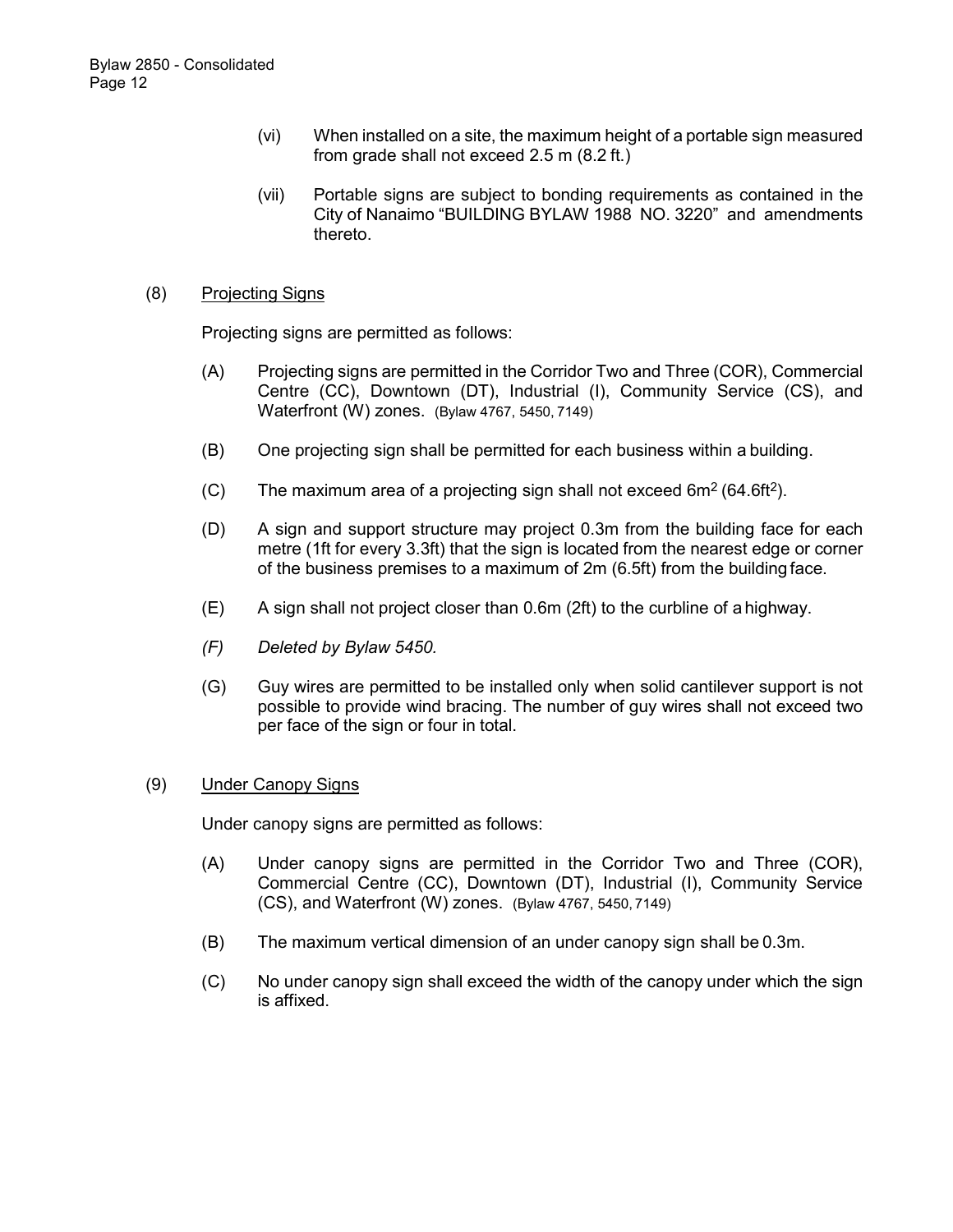#### (10) Banner Signs (Bylaw 4520)

Banner signs are permitted as follows:

- (a) Banner signs are permitted in Corridor Two and Three (COR), Commercial Centre (CC), Downtown (DT), Industrial (I), Community Service (CS), and Waterfront (W) zones. (Bylaw 4767, 5450, 7149)
- (b) A Sign Permit shall not be required if the sign area does not exceed  $10m^2$  $(107.6ft<sup>2</sup>)$ , the maximum height is 9m (29.5ft) is installed for a maximum 30 day period and conforms to all specifications set out in "SIGN BYLAW 1987 NO. 2850" and amendments.
- (c) Banner signs described in Section 5(10)(b) are permitted to be located on a site for a maximum of 90 days per business year. No banner sign shall be installed for a period exceeding 30 consecutive days.
- (d) No banner sign shall be installed until a period of 30 days has elapsed from the installation of any previous banner sign.
- (e) Banner signs which exceed  $10m^2 (107.6ft^2)$  or which will be installed for a period exceeding a 30 day period require a Sign Permit and shall meet the specifications and fees set out in the appropriate section of "SIGN BYLAW 1987 NO. 2850", "BUILDING BYLAW 2003 NO. 5693" and their amendments. (Bylaw 7149)

#### 6. Permit Exemptions

Subject to all other provisions of this Bylaw and notwithstanding Sections 5 and 7, the following signs may be erected or placed without a permit:

#### (Bylaw 7118)

- (1) Real estate signs may be erected or placed without a permit as follows:
	- (A) Real estate signs shall be located on the property to which the sign applies and not more than one real estate sign shall be permitted adjacent to each highway frontage of a site. However, in no case shall more than three real estate signs be permitted per site nor shall they exceed a size of:
		- (i) 1.5m<sup>2</sup> (16.1 ft<sup>2</sup>) for a sign advertising the sale or rental of single family, duplex, triplex or fourplex units.
		- (ii)  $3m^2$  (32.3ft<sup>2</sup>) for a sign advertising:
			- (a) the sale or rental of units in multiple family projects having 5 or more dwelling units but less than 10 units
			- (b) the sale of not more than 5 lots in the case of a property being subdivided
			- (c) the sale or rental of property not less than 0.4 hectares (0.99 acres) in area
			- (d) the sale or rental of commercial floor area of not more than  $465m<sup>2</sup>$  $(5005 ft<sup>2</sup>)$ .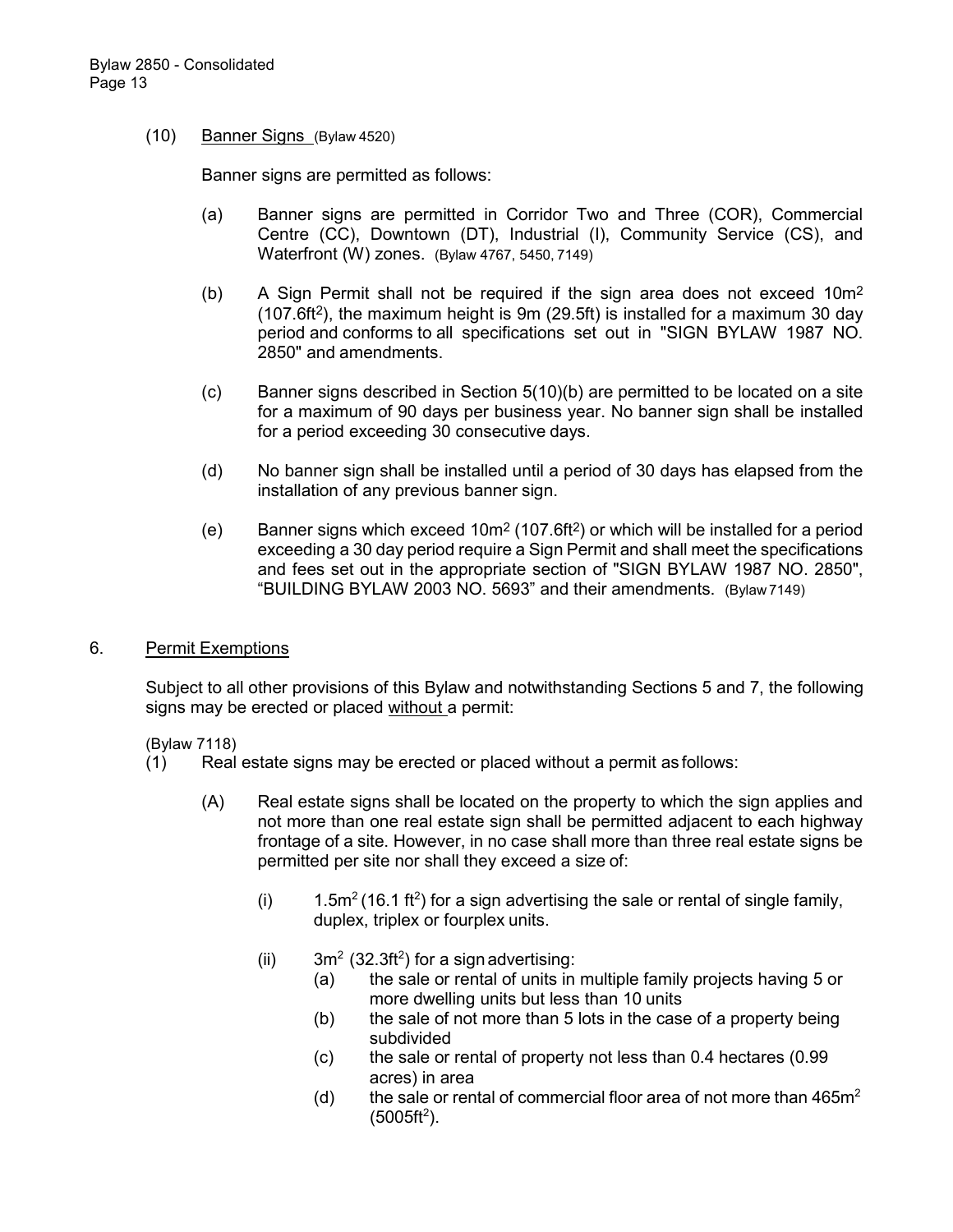- (iii)  $6m^2$  (64.5ft<sup>2</sup>) for a sign advertising:
	- (a) the sale or rental of units in multiple family projects having 10 or more units
	- (b) the sale of more than 5 lots but not more than 10 lots in the case of a property being subdivided
	- (c) the sale or rental of property not less than 0.8 hectares (1.98 acres) in area
	- (d) the sale or rental of commercial floor area of more than  $465m<sup>2</sup>$  $(5005 ft<sup>2</sup>)$ .
- (iv) 9m<sup>2</sup> (96.9ft<sup>2</sup>) for a sign advertising the sale or rental of units in multiple family projects having 30 or more units or advertising the sale of more than 10 lots in the case of a property being subdivided.
- (v)  $12m^2$  (129.2ft<sup>2</sup>) for a sign advertising the sale or rental of units in multiple family projects having more than 60 units.
- (B) Real estate signs having two sign faces set at 90 degrees to each other shall be counted as one sign face for purposes of size under section  $6(1)$  (A) (iv) and (v).
- (C) Real estate signs shall be removed from the property within 14 days after the final sale, rental or lease of the dwelling units or property has been achieved, or 2 years from the date the sign is erected, whichever should occur first or in the case of a property under active building permit for a period of 2 years following issuance of an occupancy permit.
- (D) Notwithstanding Subsection 6(1) (A) (i), one additional real estate sign shall be permitted pertaining to the completed sale of single family, duplex, triplex or fourplex units provided the sign is removed within 60 days from the date the sign is erected.

(Bylaw 7118)

- (2) Construction site signs may be erected or placed without a permit, as follows:
	- (A) Construction site signs for contractors who provide labour, services, material or financing may be erected provided that:
		- (i) not more than two construction site signs per contractor or subcontractor are erected on a property, and
		- (ii) each individual subcontractor sign does not exceed  $1.5m^2$  (16.1ft<sup>2</sup>) in sign area, and
		- (iii) the combined area of all signs does not exceed  $9.2m^2$  (100ft<sup>2</sup>).
	- (B) Construction site signs shall be erected no more than 5 days prior to the start of construction for which a valid building permit has been issued, shall be confined to the site of construction, and shall be removed 5 days after completion of construction or the issuance of an occupancy permit whichever should occur first.
- (3) One sign with an area of less than  $0.1 \text{m}^2 (1.1 \text{ft}^2)$  per parcel.
- (4) Signs located within the interior of any building or within an enclosed lobby or court of any building, and signs for and located within the inner or outer lobby, court or entrance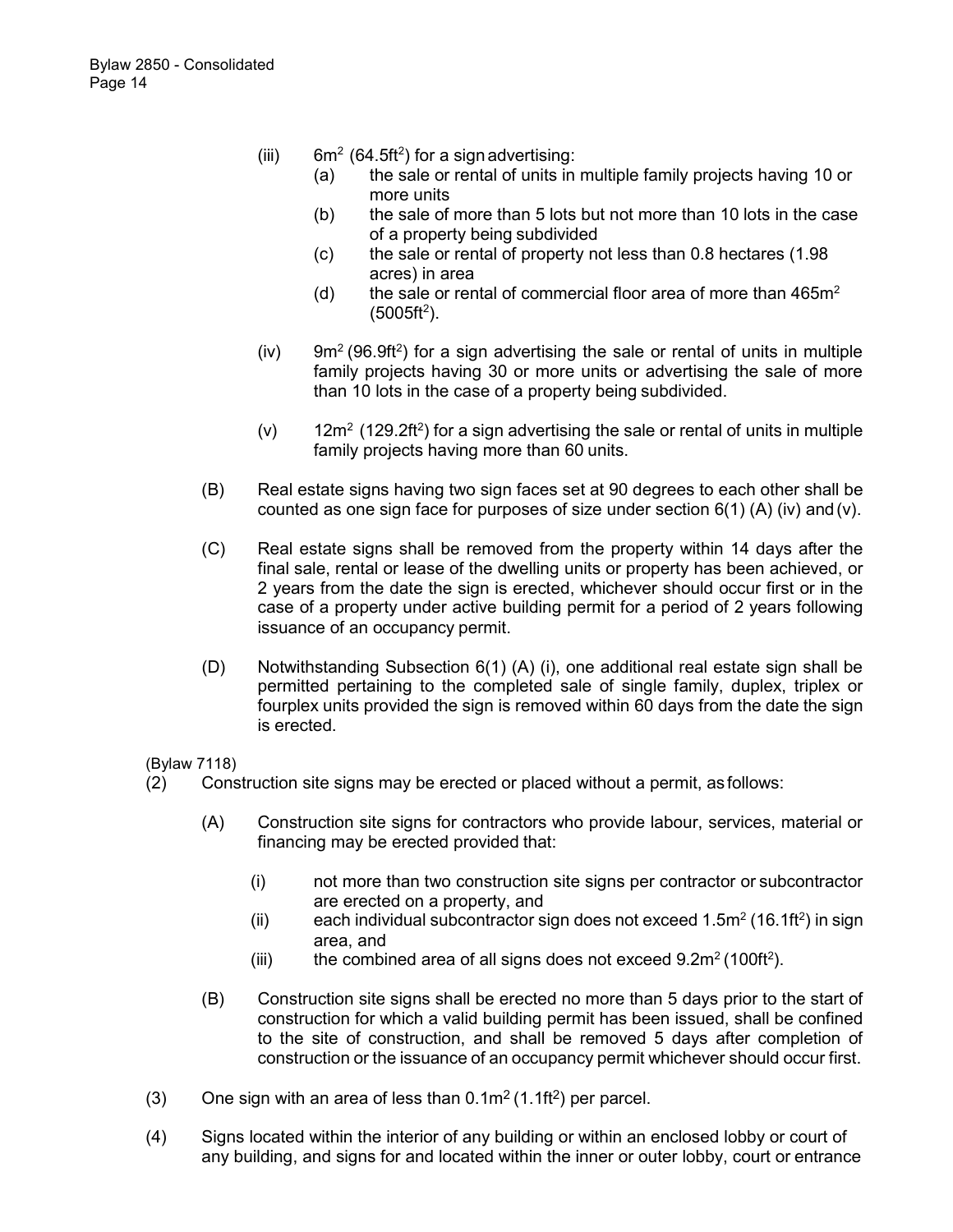of any theatre, that are not visible from the public right-of-way. This does not, however, exempt such signs from the structural, electrical or material specifications as set out in this Bylaw.

- (5) Advertising signs displayed on bus shelters and seats, and on garbage/recycling containers, located pursuant to an agreement with the City. (Bylaw3309)
- (6) (Bylaw 7149) (Removed by Bylaw 2850.23)
- (7) Signs which provide direction or instruction and are located entirely on the property to which they pertain and do not in any way advertise a business, signs identifying restrooms, public telephones, walkways, or signs providing direction such as parkinglot entrance and exit signs and those of similar nature. Such signs shall not exceed  $1.5m<sup>2</sup>$  $(16.1\text{ft}^2)$  in area or 1.5m (5ft) in height. Directional signs may include the name and/or logo of a company but such information shall be limited to a maximum area of 25 percent of the sign. Only one directional sign is permitted for each entrance/exit to or from a parcel and must be located adjacent to the entrance/exit.
- (8) Signs, masonry walls, landscaping and other similar materials or features may be combined to form a display for neighbourhood or tract identification, provided that the legend of such sign or display shall consist only of the neighbourhood or tract name.
- (9) One non-illuminated freestanding or one non-illuminated facia sign per single residential dwelling for the purpose of advertising a home-based business or businesses provided the area of a sign does not exceed 0.2  $\mathrm{m}^2$ . (Bylaw 4534, 5329, 2850.22)
- (10) One portable sign per business per site to be located entirely on the property to whichit pertains and not to exceed  $0.55m^2$  (6ft<sup>2</sup>) in area.
- (11) Temporary signs not exceeding 0.6m2 (6.5ft2) area pertaining to drives or events of philanthropic, educational or religious organizations, provided that said signs are posted only during said drive or no more than 30 days before said event and area removed no more than 7 days after an event. Signs located on or adjacent to any highway are subject to the provisions of City of Nanaimo "TRAFFIC AND HIGHWAYS BYLAW 1993 NO. 5000" and all amendments thereto. (Bylaw 7149 and 2850.23)
- (12) Gasoline price signs, not already incorporated in permitted freestanding signs, provided such signs are non-illuminated and that the total area of all such signs on a site is less than  $2m^2$  (21.5ft<sup>2</sup>). The area of such gasoline price signs shall be included in the calculation of the maximum allowable area of freestanding signage on a site.
- (13) Gasoline stations are permitted to erect up to 2 promotional signs relating solely to automotive products purchases, not exceeding  $1.5m<sup>2</sup>$  (16.2ft<sup>2</sup>) each in area. The area of such promotional signs shall be included in the calculation of the maximum allowable area of freestanding signage on a site.
- (14) Non-illuminated under canopy signs less than  $0.6m^2$  (6.5ft<sup>2</sup>) in area.
- (15) Any sign erected as a requirement of any City of Nanaimo Bylaw. (Bylaw 3932)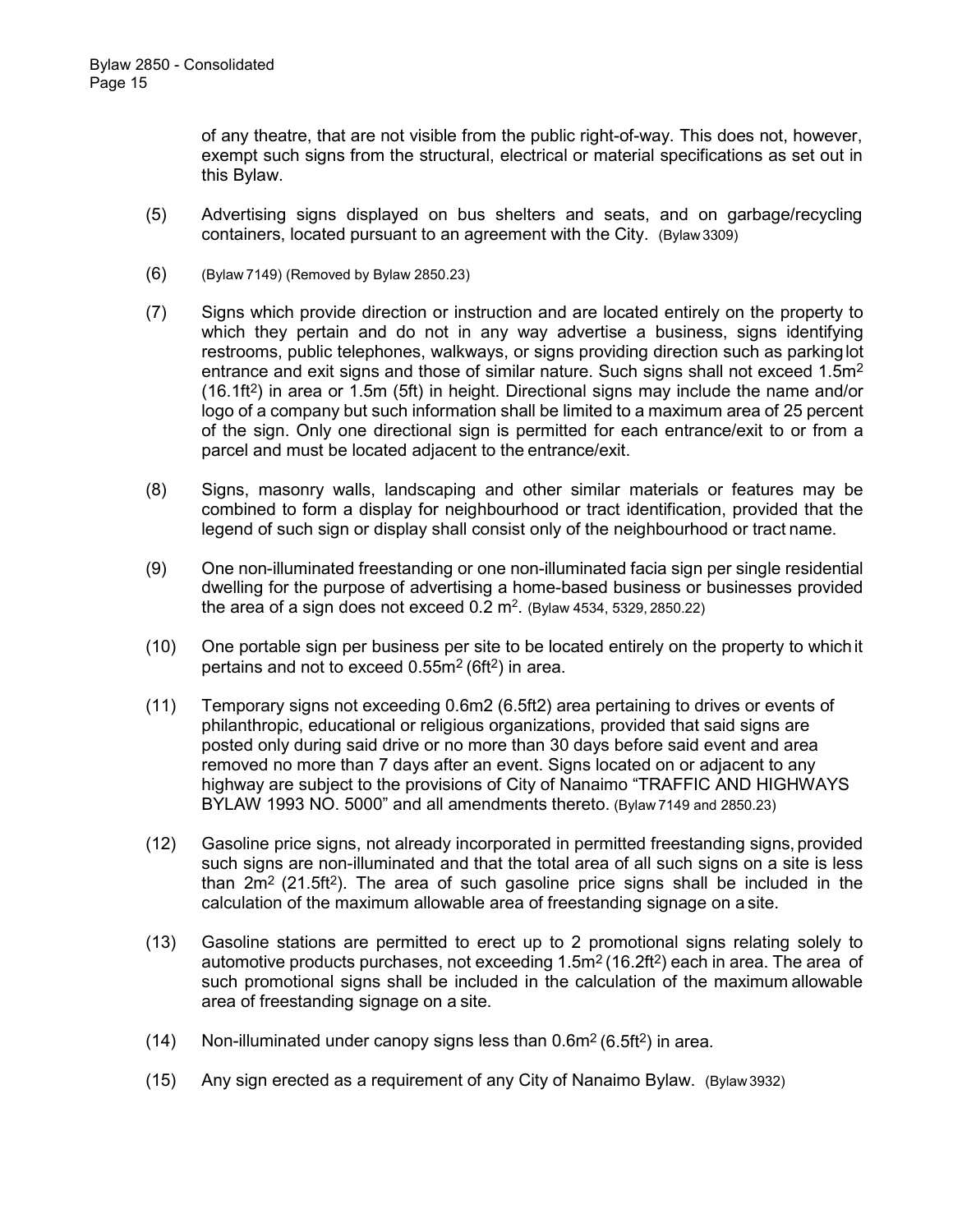- (16) Window signs. (Bylaw 3309)
- (17) Banner signs up to a maximum of  $3m^2$  (32.3ft<sup>2</sup>) and a maximum height of 9m (29.5ft) provided that such signs conform to all other specifications set out in "SIGN BYLAW 1987 NO. 2850" and all amendments thereto. (Bylaw 4520)
- (18) Notwithstanding Subsections 6 (1-17), all signs within the Parkway Buffer must not face the Nanaimo Parkway.
- (19) Gasoline stations and gas bars are permitted to erect 2 signs above their gas pumps, relating solely to their business name or logo, not exceeding 1.5 square metres (16.2 square feet) each in area. (Bylaw 5450)
- (20) Menu board signs, provided the sign shall not exceed 4.5 square metres (48.3 square feet) in area, contain lettering that is a maximum 100 mm (4 inches) in height, and be directed only to persons using drive-throughs associated with that menu board. (Bylaw 5450)

### 7. Permits and Approvals

Except as provided in Section 6:

- (1) No person shall commence or carry out the erection, construction, placing, structural alteration or relocation of a sign without first obtaining and holding a valid Sign Permit pursuant to this Bylaw. Applications for Sign Permits shall be submitted to the Building Inspector and shall contain or have attached thereto the following information:
	- (A) The names, addresses and telephone numbers of the applicant, the owner of the property on which the sign is to be erected or affixed, the owner of the sign, and the person to be erecting or affixing the sign.
	- (B) The address and legal description of the building, structure or lot on which the sign is to be erected or affixed.
	- (C) A site plan of the property involved, showing accurate placement thereon of the proposed sign.
	- (D) Two blueprints or ink drawings of the plans and specifications of the sign to be erected or affixed and method of construction and attachment to the building or in the ground. Such plans and specifications shall include details of dimensions, materials, colour and weight.
	- (E) Notwithstanding (D) above, where a sign has a value of less than \$250.00, the Building Inspector may accept a photograph and plot plan in place of the aforementioned plans.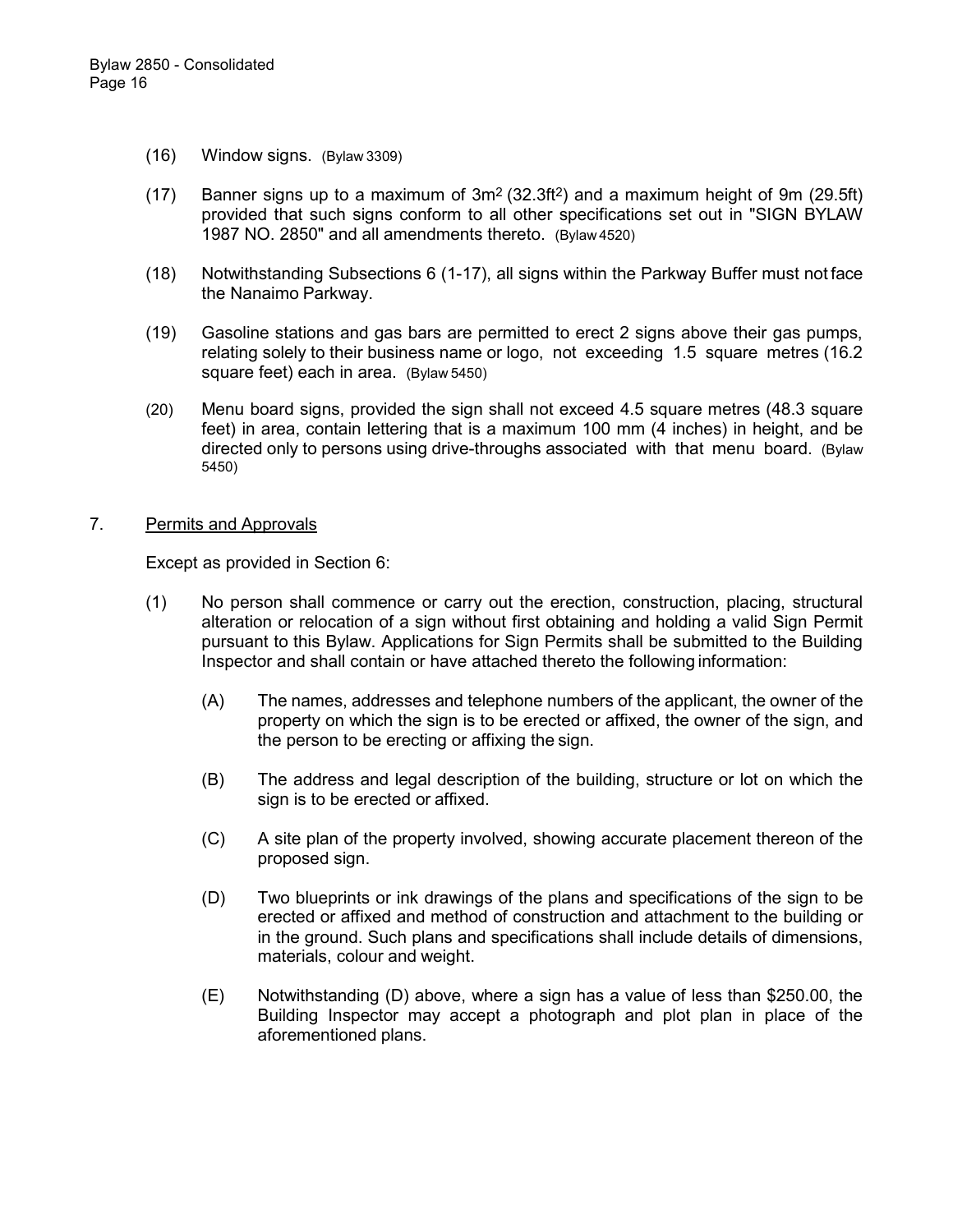- (F) If required by the Building Inspector, a copy of stress sheets and calculations prepared by or approved by a registered structural engineer licensed to practice in the Province of British Columbia showing that the sign is designed for dead load and wind pressure in any direction in the amount required by this and all other applicable bylaws.
- (G) If required by the Building Inspector, the written consent of the owner of the building, structure or property on which the sign is to be erected or affixed.
- (H) Such other information as the Building Inspector may require to determine full compliance with this and other applicable bylaws of the City.
- (2) Upon the filing of an application for a Sign Permit, the Building Inspector shall examine the plans, specifications and other submitted data and the premises upon which the sign is proposed to be erected or affixed. If it appears that the proposed sign is in compliance with all the requirements of this Bylaw and other applicable bylaws and if the appropriate permit fee has been paid, the Building Inspector shall issue a permit for the proposed sign. If the work authorized under a Sign Permit has not been completed within 90 days after the date of issuance, the permit shall become null and void unless otherwise extended by the Building Inspector for a single additional 90 day period.
- (3) At the time of issuance, every applicant for a Sign Permit shall pay to the City of Nanaimo a fee as set out in Schedule 'A' of the City of Nanaimo "DEVELOPMENT SERVICES DEPARTMENT FEES AND CHARGES BYLAW 1999 NO. 5357" and amendments thereto. (Bylaw 3758, 4767, 5357)
- (4) Where the erection of signage for which a permit is required by this Bylaw is commenced prior to the issuance of a Sign Permit, the applicant shall pay the municipality double the as required by the City of Nanaimo "BUILDING BYLAW 2003 NO. 5693" and all amendments thereto. (Bylaw 3758, 4767, 7149)

#### 8. Abandoned Signs (Bylaw 3758)

(A) Except as otherwise provided in this Bylaw, any sign which pertains to a time, event or purpose which no longer applies or no longer fulfills its function under the terms of a Sign Permit shall be deemed to have been abandoned.

The Building Inspector may order the removal of an abandoned sign by giving written notice to the property owner who shall remove the sign and related structural components within 30 days of the date of the notice of removal. The property owner shall bear all costs related to such removal.

- 9. Offences
	- (A) No person shall erect, construct, place, display, rebuild, reconstruct, alter, maintain or move or cause, suffer or permit the erecting, placing, construction, displaying, rebuilding, reconstructing, altering, maintaining or moving of any sign contrary to the provisions of this Bylaw.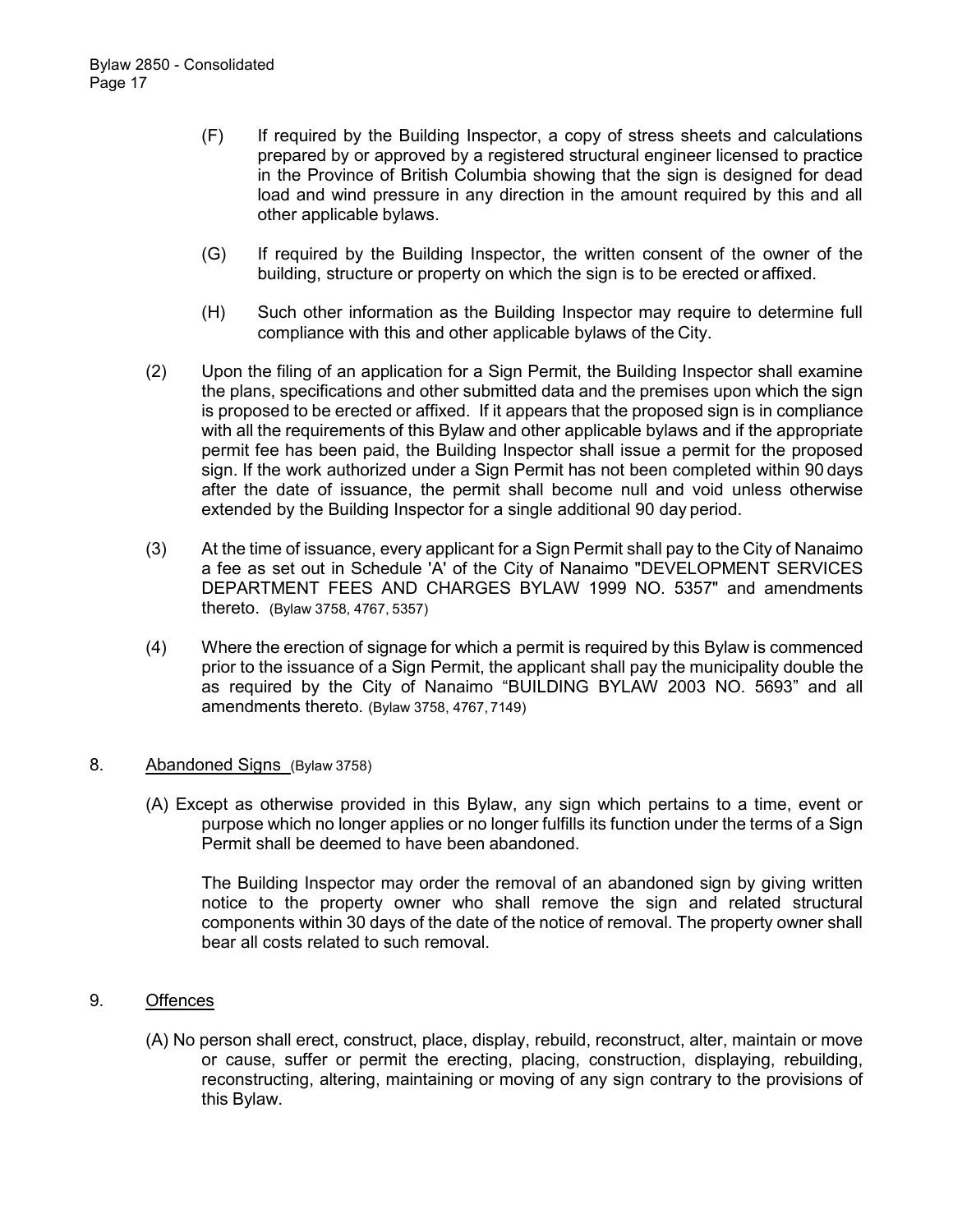### 10. Penalties

(A) Every person who violates any of the provisions of this Bylaw, or who causes, suffers, or permits any act or thing to be done in contravention or in violation of any of the provisions of this Bylaw, or who neglects or refrains from doing anything required to be done by any of the provisions of this Bylaw, or who carries out or who suffers, causes or permits to be carried out any development in a manner prohibited by or contrary to any of the provisions of this Bylaw, or who fails to comply with any order, direction or notice given under this Bylaw, shall be liable on summary conviction to a fine not exceeding TWO THOUSAND DOLLARS (\$2,000.00); or, if an information is laid by means of a ticket, in accordance with the procedure set out in the *Offence Act*, a fine as stipulated in Schedule 'E' of this Bylaw. (Bylaw 4891)

### 11. Inspection

(A) The Bylaw Enforcement Officer or Building Inspector is hereby authorized to enter, at all reasonable times upon any property or premises subject to this Bylaw to ascertain whether the regulations of this Bylaw are being or have been complied with.

### 12. Repeal of Previous Bylaws

(A) The Corporation of the City of Nanaimo "SIGN BYLAW 1982 NO. 2200", and all amendments thereto, are hereby repealed.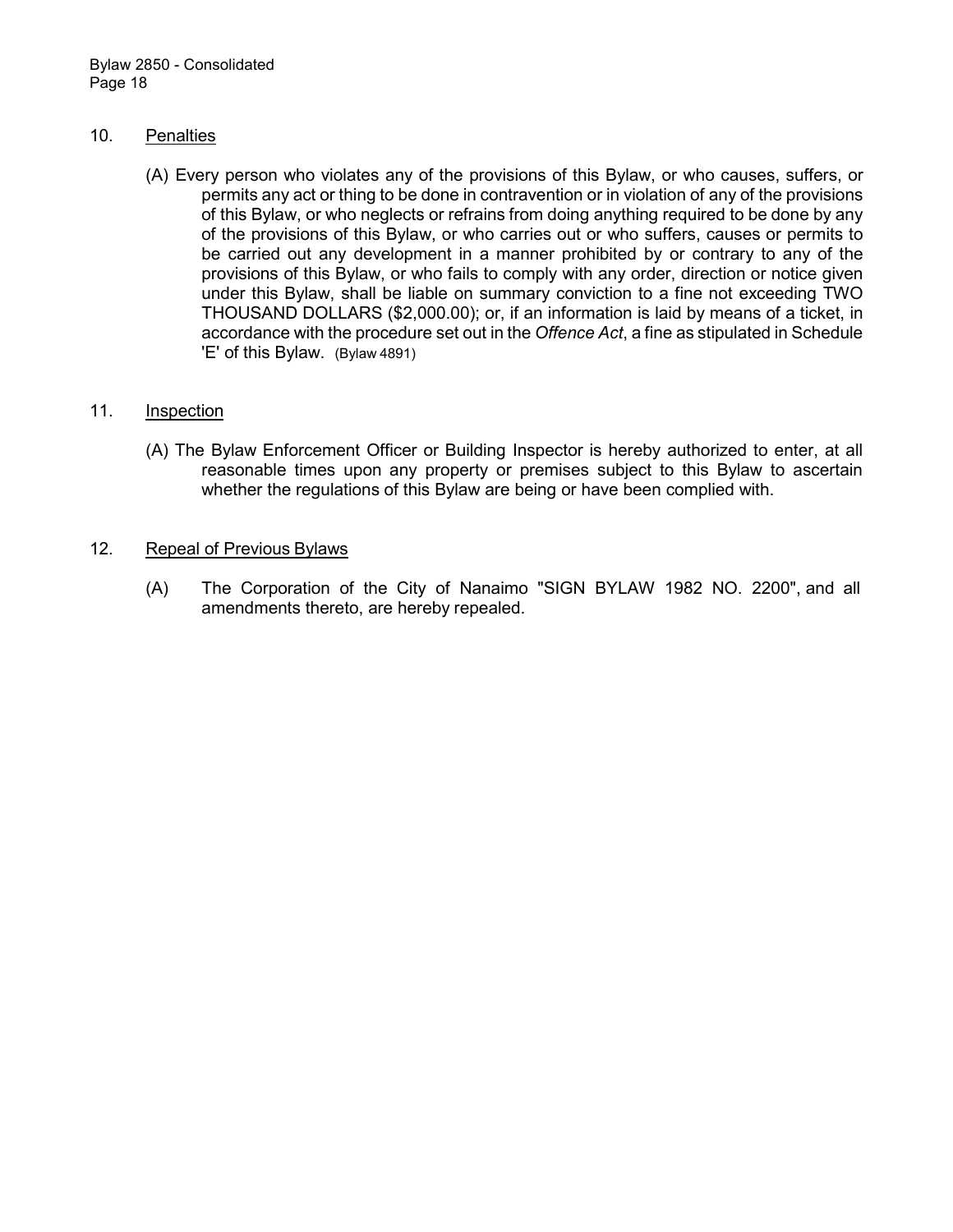**SCHEDULE 'A'** (Bylaw 7120)



**BYLAW NO. 7120**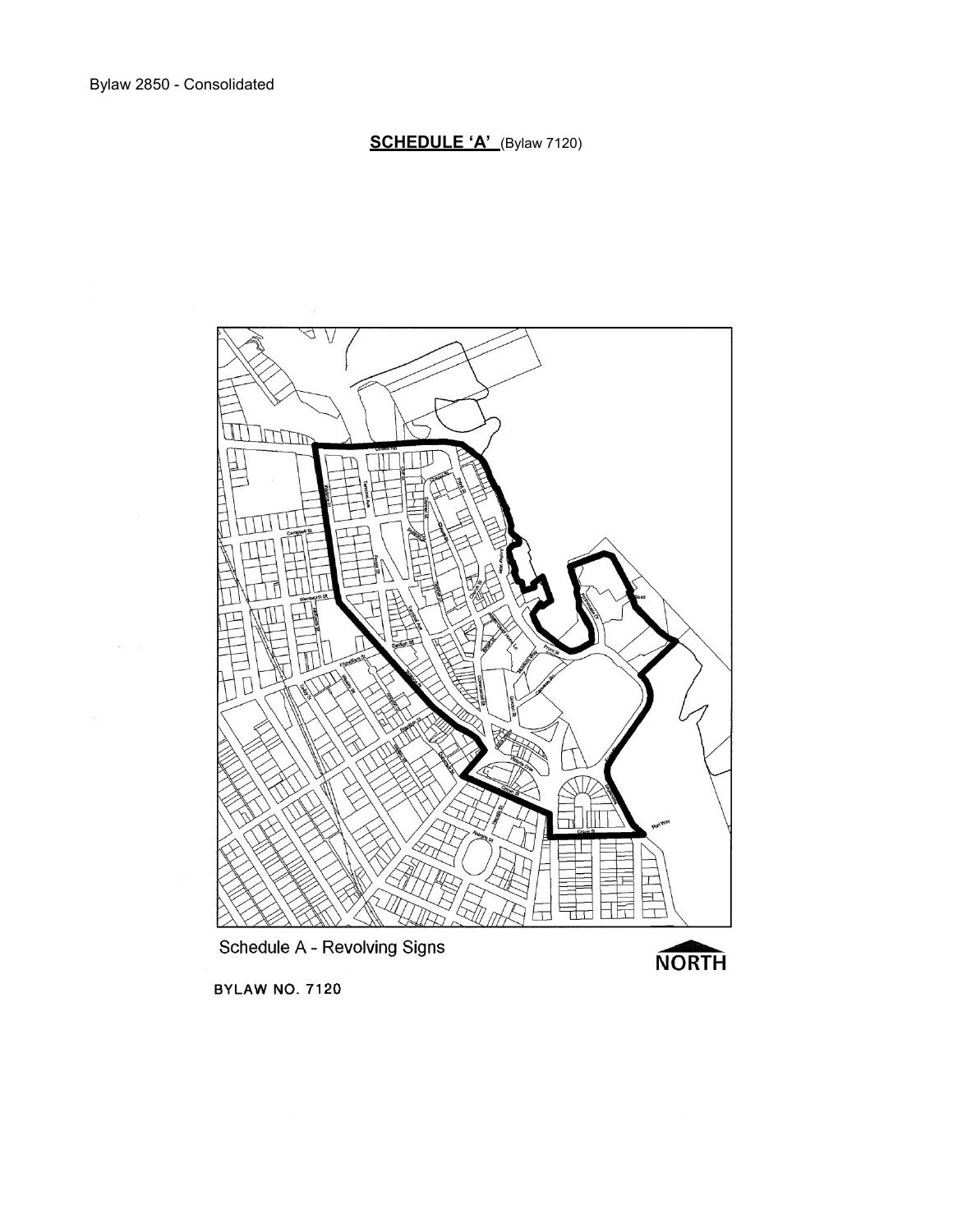## **SCHEDULE 'B'**

### DEVELOPMENT SERVICES FEE SCHEDULE

(Excerpt from "Development Services Department Fees and Charges Bylaw 1999 No. 5357"

The following fees shall be paid to the City of Nanaimo at the time of application: **Effective May 1, 1999**

| <b>Building Inspection</b>                                                                                                                                                                                                                                                                                                                                                        |                                                                                                                                                                                                                                                                                                |  |  |  |  |
|-----------------------------------------------------------------------------------------------------------------------------------------------------------------------------------------------------------------------------------------------------------------------------------------------------------------------------------------------------------------------------------|------------------------------------------------------------------------------------------------------------------------------------------------------------------------------------------------------------------------------------------------------------------------------------------------|--|--|--|--|
| <b>Sign Permits</b><br>(fee calculated to the next higher whole metre)<br><b>Billboard Signs</b><br><b>Canopy Signs</b><br>Facia Signs<br><b>Freestanding Signs</b><br><b>Painted Wall Signs</b><br><b>Projecting Signs</b><br><b>Under-Canopy Signs</b><br><b>Awning Signs</b><br>Special Event Signage (max fee)<br><b>Temporary Portable Signs</b><br>Minimum Performance Bond | $$20 + $5$ per m <sup>2</sup><br>$$20 + $5$ per m <sup>2</sup><br>$$20 + $5$ per m <sup>2</sup><br>$$20 + $5$ per m <sup>2</sup><br>$$20 + $5$ per m <sup>2</sup><br>$$20 + $5$ per m <sup>2</sup><br>$$20 + $5$ per m <sup>2</sup><br>$$20 + $5$ per m <sup>2</sup><br>\$200<br>\$25<br>\$200 |  |  |  |  |
| Sign Permit Renewal                                                                                                                                                                                                                                                                                                                                                               | \$20                                                                                                                                                                                                                                                                                           |  |  |  |  |
| <b>Other Signs</b>                                                                                                                                                                                                                                                                                                                                                                | $$20 + $5$ per m <sup>2</sup>                                                                                                                                                                                                                                                                  |  |  |  |  |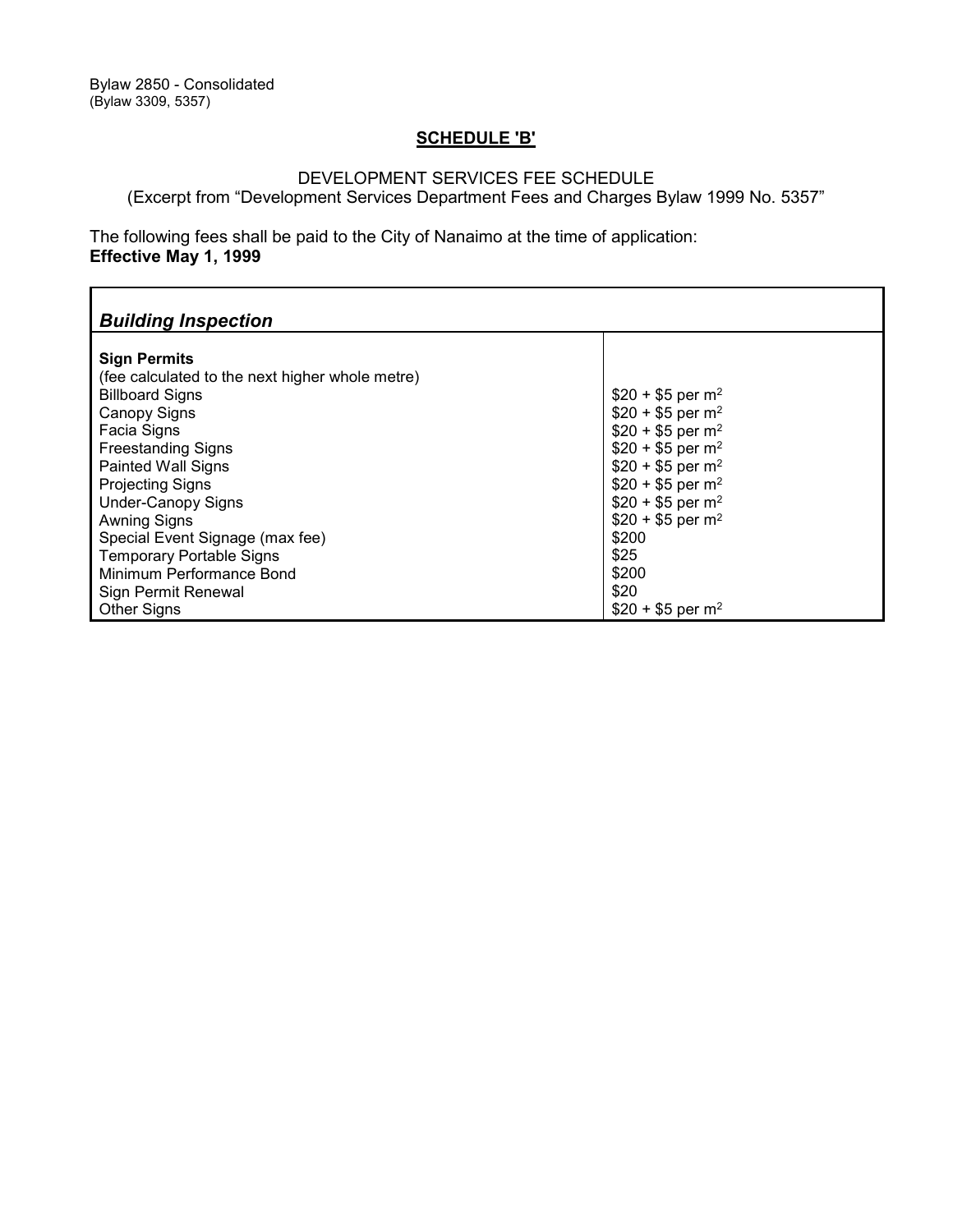### **SCHEDULE 'C'**

### **DEVELOPMENT VARIANCE PERMIT GUIDELINES**

At the time of the preparation of this Bylaw, work is under way on the drafting and adoption of Development Variance procedures.

It is expected that in some cases, business persons may feel that due to problems encountered on a specific site, the provisions of the Sign Bylaw do not allow for the location and erection of adequate signage. In such cases, Council may be approached to allow a variance from the provisions of the Sign Bylaw.

It is recognized that such variances may be requested for a number of reasons (site topography, building location and height, signs on adjacent property, etc.). Council will have to deal with the merits of each request on an individual basis. However, during the course of the review of the Sign Bylaw, a number of discussions have taken place regarding the philosophy of the Sign Bylaw and how it should be related to Development Variance Permits.

The use of Development Variance Permits is a relatively new option which, if not dealt with in a consistent manner, could lead to a total disregard of the intent of the sign regulations. In an attempt to assist Council members in avoiding this situation, the Committee has prepared a series of guidelines for Council's consideration. These guidelines are based on the discussions which took place during the Committee meetings. During these meetings, it became evident that most Committee members felt that some types of variances would be acceptable in given situations, i.e. revolving signs outside the Downtown Core, while others, such as rooftop signs, should not be dealt with by way of Development Variance Permit under any circumstances.

Therefore, the following guidelines are presented for consideration:

- (1) Animated or revolving signs should be permitted outside the Downtown Core only in situations where no traffic hazard will be created and no conflict will occur with any adjacent residential development.
- (2) Awning and canopy signs are not categories which are likely to require a development variance, however, if one is requested it should be viewed on its relative merits.
- (3) Facia signs the size limitations contained within the Bylaw are relatively generous and it is not felt that a variance should be considered for this category.
- (4) Freestanding signs it is anticipated that Council would receive requests for variances of the size and/or height requirements for this category. Each application should be reviewed on its own merits.
- (5) Projecting signs it is not envisioned that this category would require variances. Each application should be reviewed on its own merits.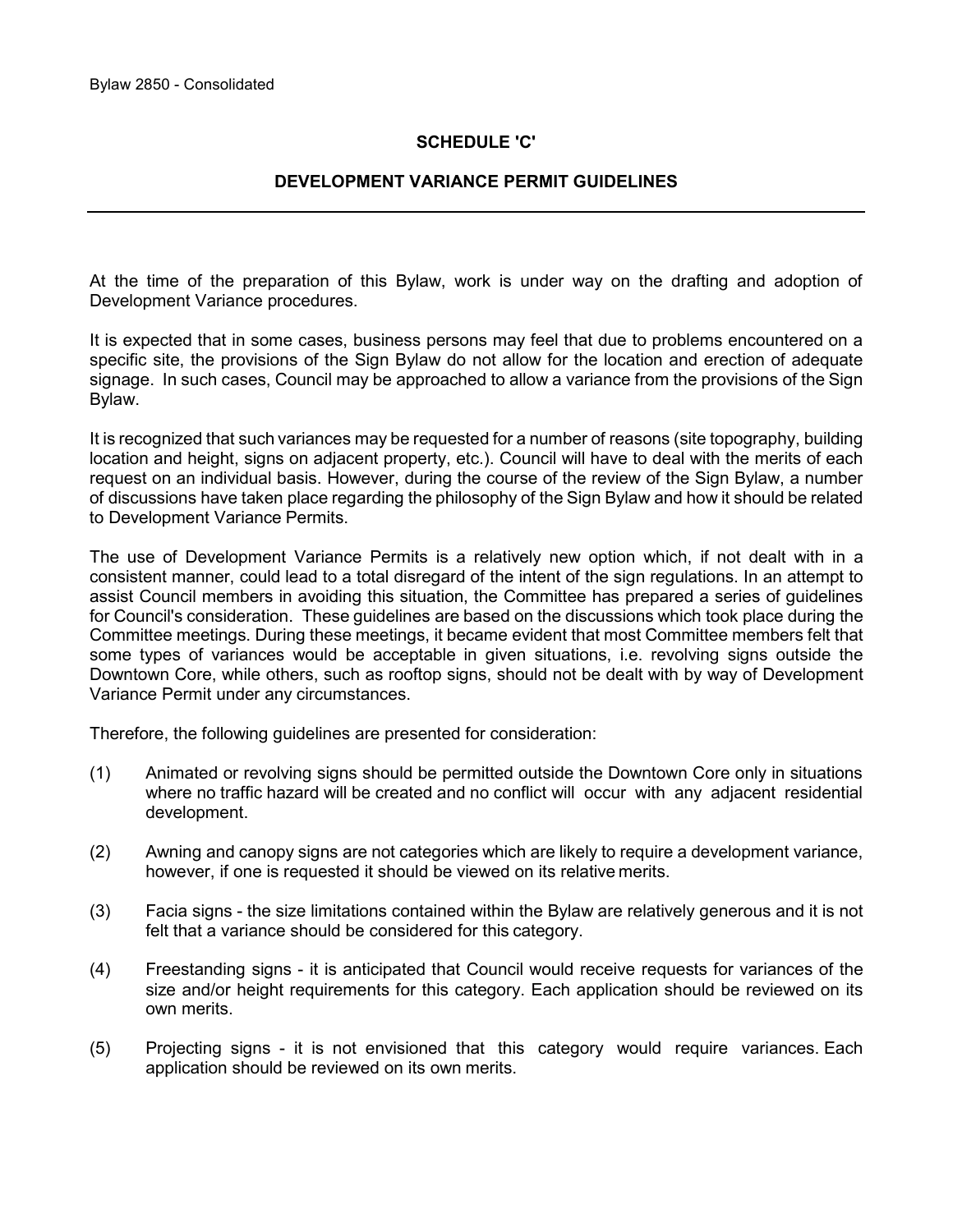- (6) Painted wall signs in cases where Council feels the request is justified and the sign would not be aesthetically displeasing. Each application should be reviewed on its own merits.
- (7) Roof signs roof signs generated more discussion at Committee meetings than any other form of sign. The end result of the discussions was that variances for this type of signage shouldnot be permitted except in exceptional circumstances related to unique architectural configurations. This would also include the installation of any of the aforementioned signs in such a fashion so as to allow them to project above the roof line of the building.
- (8) Portable signs Development Variance Permits should not be considered in the case of portable signs.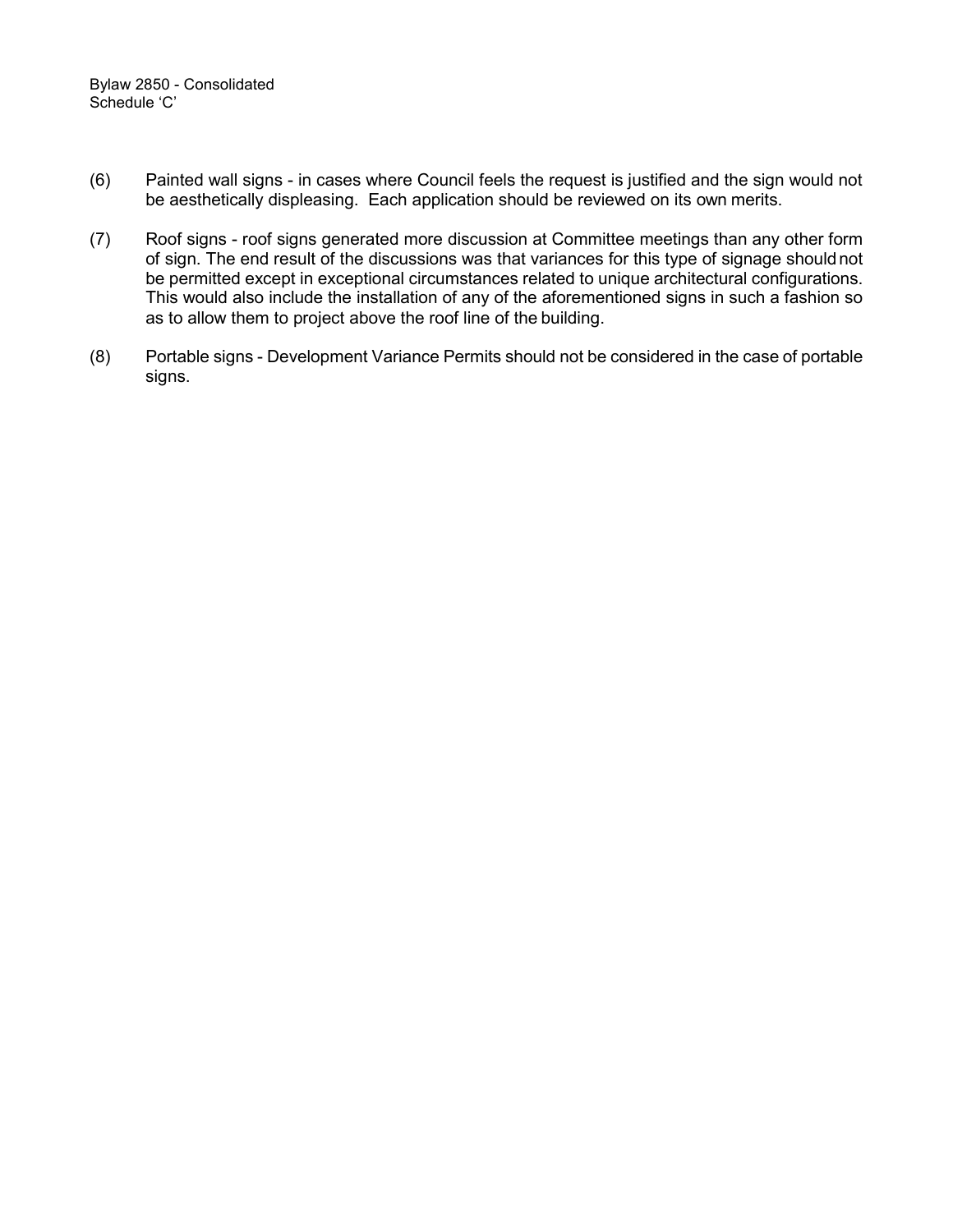Bylaw 2850 - Consolidated (Bylaw 3227, 4767)

**SCHEDULE 'D'**



 $\lambda$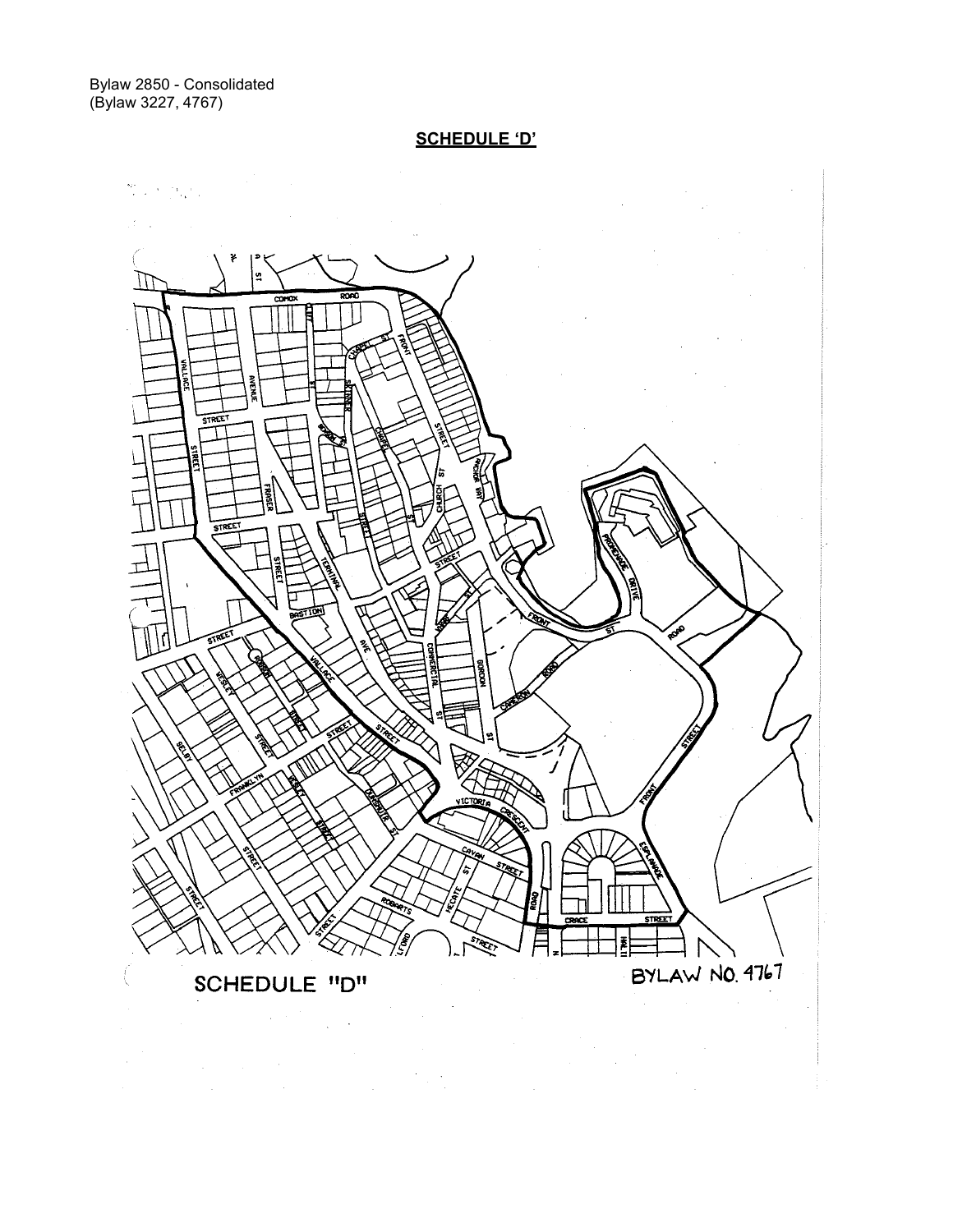Bylaw 2850 - Consolidated (Bylaw 4891)

# **SCHEDULE 'E'**

## **FINE SCHEDULE**

Fines for tickets issued pursuant to this Bylaw, shall be as follows:

| Description of Offence            | Section # | Amount of Fine |
|-----------------------------------|-----------|----------------|
| Erect sign without permit         | 7(1)      | \$100.00       |
| Fail to remove abandoned sign     | 8(a)      | \$50.00        |
| Erect sign contrary to provisions | 9(a)      | \$50.00        |